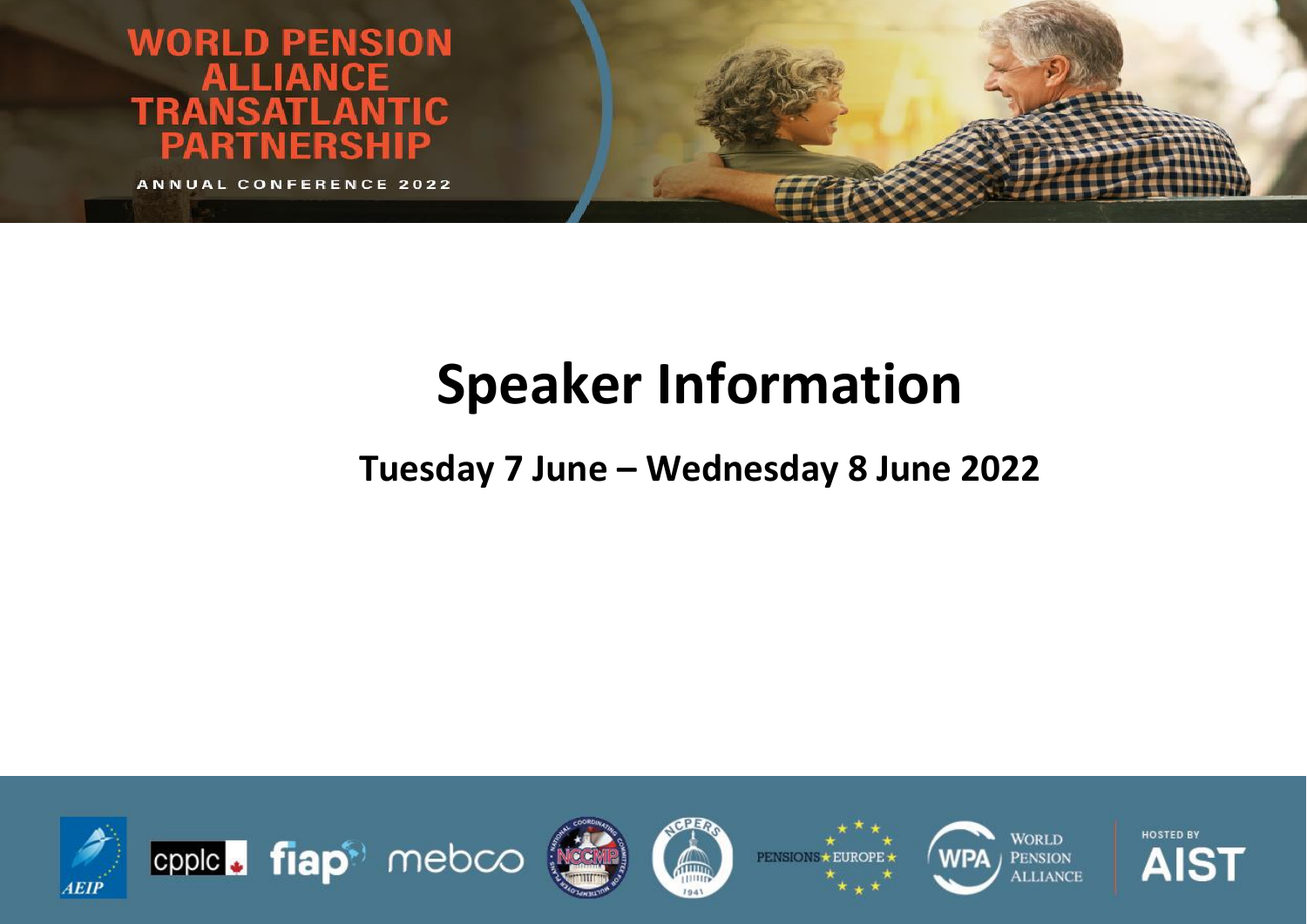## **WELCOME AND INTRODUCTORY SPEECH**













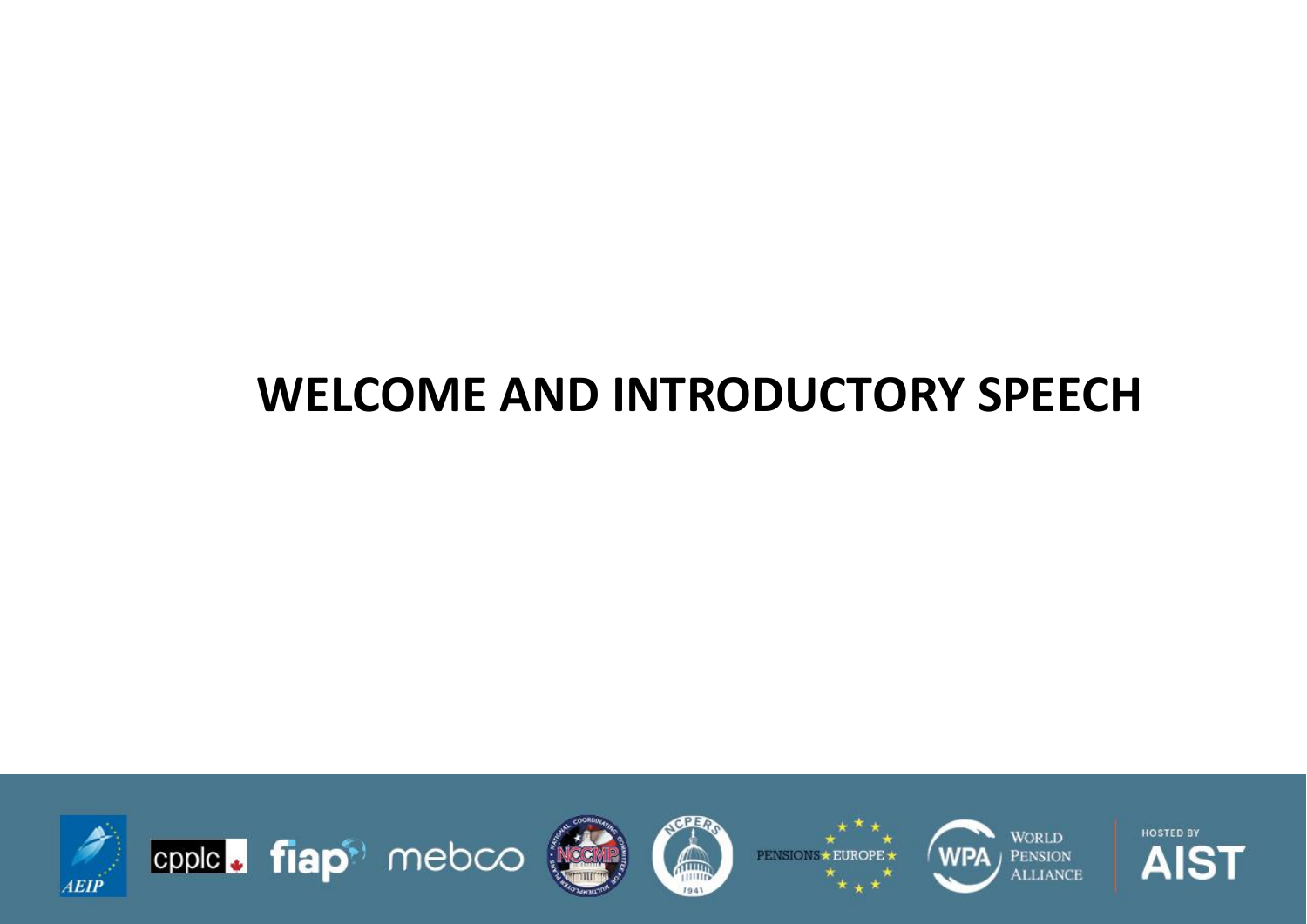#### **Eva Scheerlinck, World Pension Alliance, Chair and Chief Executive Officer, AIST**



Eva Scheerlinck was appointed CEO of the Australian Institute of Superannuation Trustees (AIST) on March 23, 2017 and is responsible for leading the peak body of the \$1.6 trillion profit-to-member superannuation industry.

Eva joined AIST in 2010, moving into the role of AIST's Executive Manager of Governance and Stewardship. During her time at AIST, Eva has been actively involved in reforming governance standards for superannuation funds in Australia and championing initiatives aimed at improving retirement outcomes for groups that often fall through the cracks in the super system including women, low income earners and Indigenous Australians.

Eva has previous experience heading up professional associations, including six years as CEO of the Australian Lawyers Alliance. Eva holds a Bachelor of Laws and

Bachelor of Arts from the Queensland University of Technology, as well as a Graduate Diploma of Community Management from the University of Technology, Sydney.

She was admitted as a solicitor in 2000. She is a Graduate Member of AIST's Trustee Director Course and a Graduate Member of the Australian Institute of Company Directors. Eva is a member of the ASX Corporate Governance Council, Chair of the Indigenous Superannuation Working Group and the Chair of the World Pension Alliance.

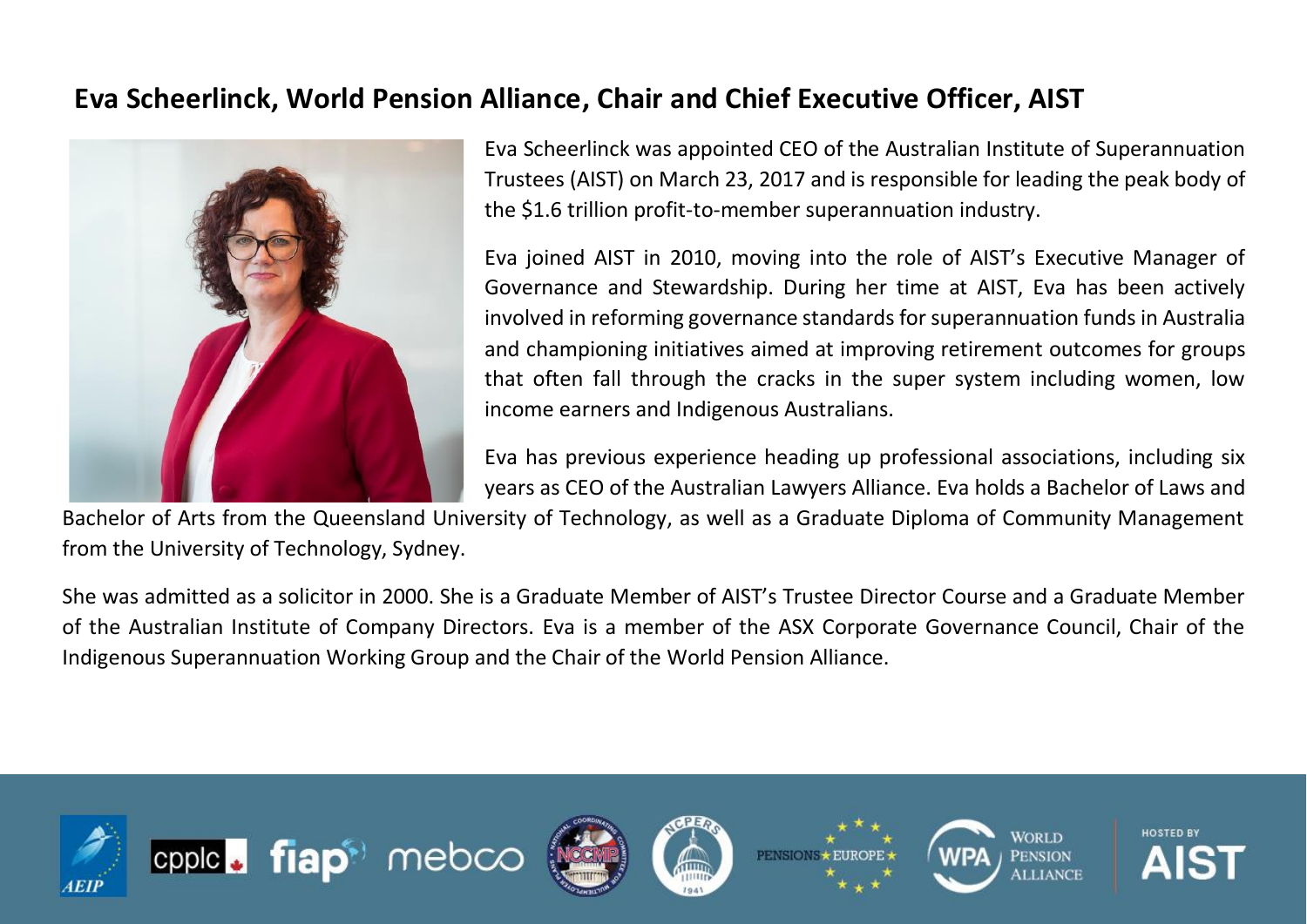# **SESSION ONE: GEOPOLITICAL ENVIRONMENT – HOW ARE PENSION FUNDS DEALING WITH TURMOIL?**













**HOSTED BY** AIST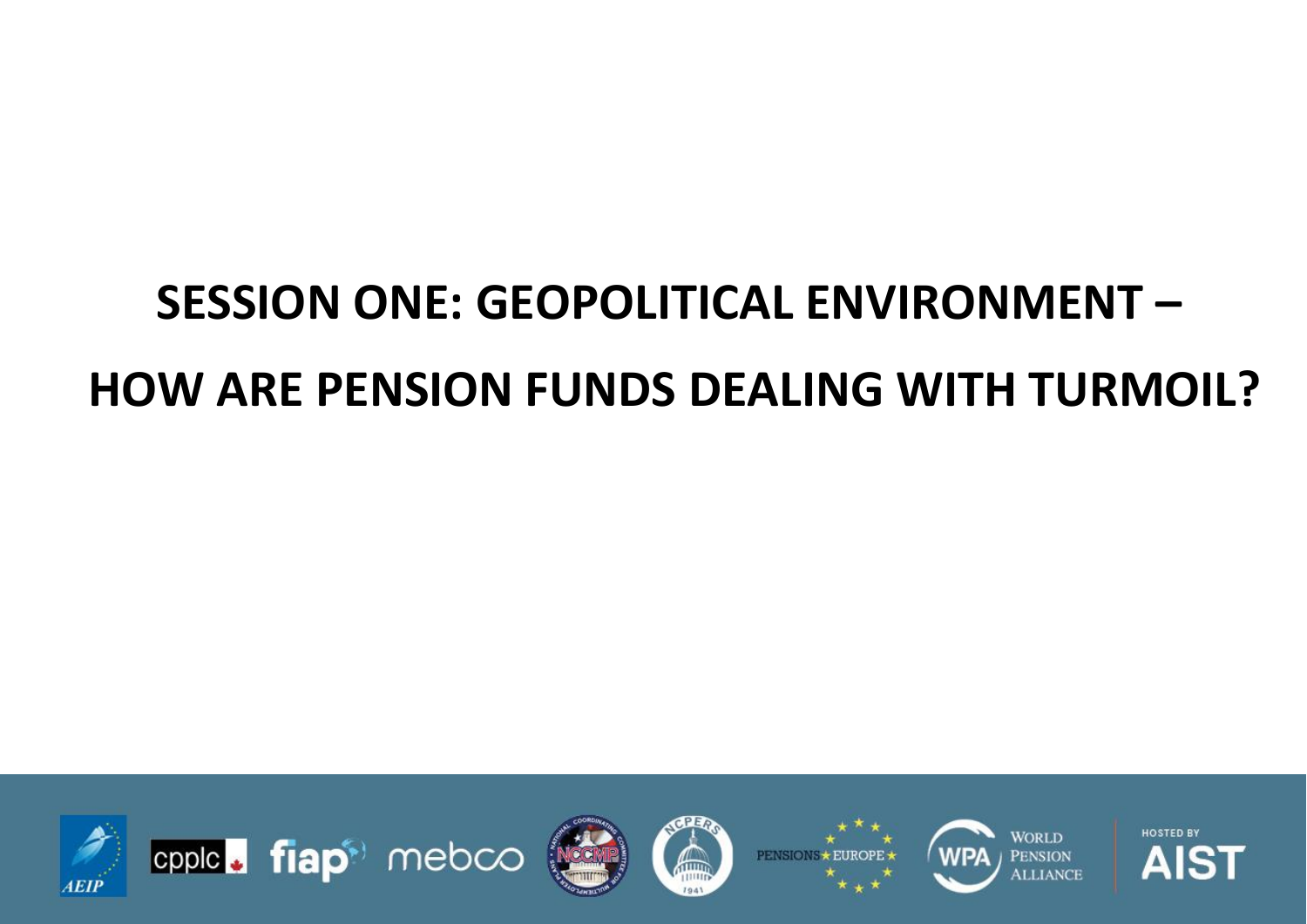#### **Derek W. Dobson – Chief Executive Officer, CAAT Pension Plan**



Derek is CEO of CAAT Pension Plan, one of Canada's most sustainable pension plans, and Co-Chair of the Canadian Public Pension Leadership Council (CPPLC). He sits on the Board of the Association of Canadian Pension Management (ACPM) and the Pension Committee of the C.D. Howe Institute. He is a founding faculty member of the Masters of Trust Management Standards (MTMS) at the International Foundation of Employee Benefits and Pensions (IFEBP).

Derek received the 2019 ACPM Industry Award in recognition of his leadership and creativity in addressing challenges in the Canadian

retirement income system. He continues to advocate forinnovative solutions to expand access to sustainable and efficient pension plans.

He is a featured speaker at conferences and contributor to *Plans & Trusts*, *Benefits Canada*, *HR Reporter* and *ACPM Observer*.Derek is an Associate of the Canadian Institute of Actuaries (CIA) with a degree in mathematics from the University of Waterloo.

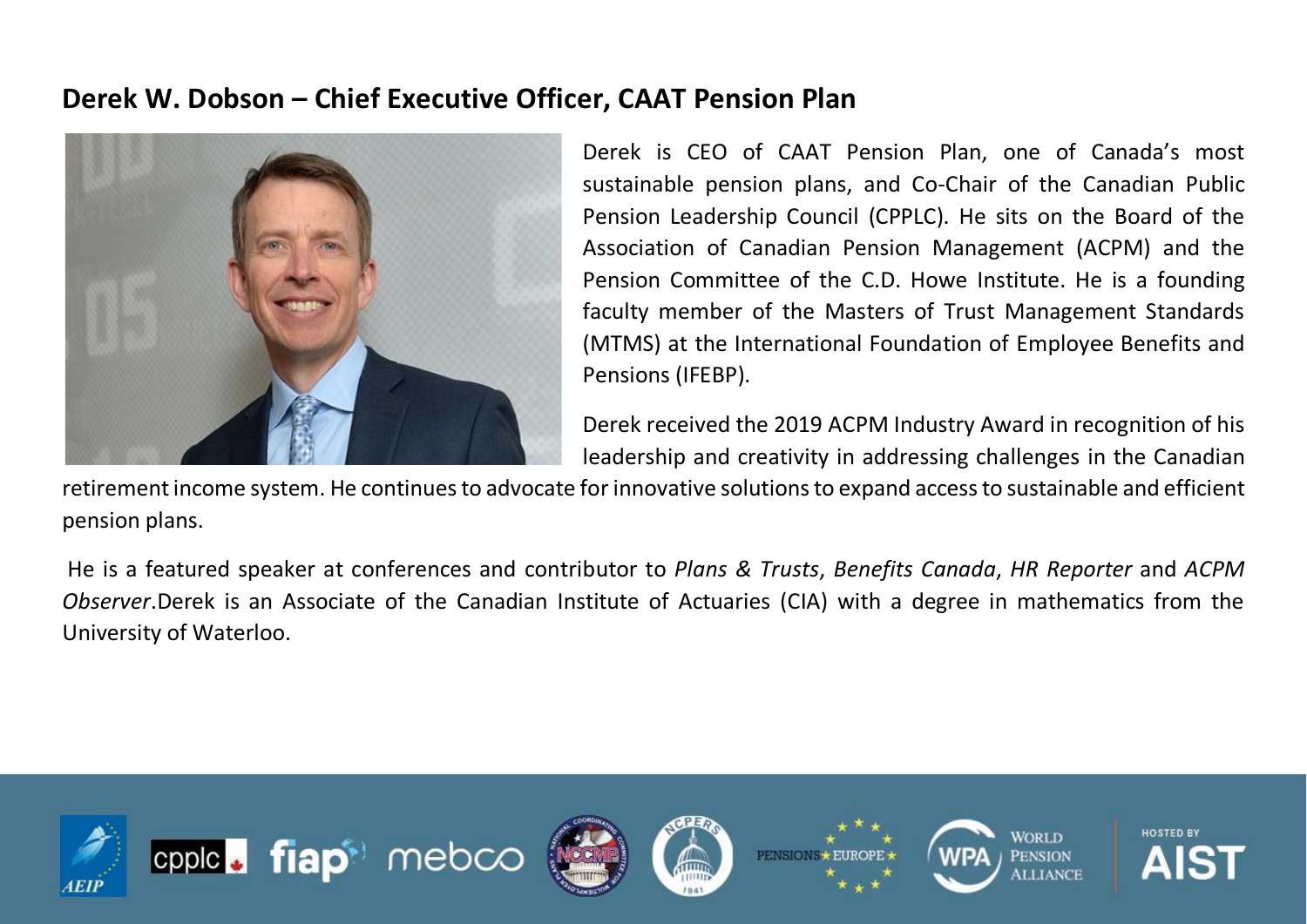#### **Gregg McClymont, Executive Director, Public Affairs, IFM Investors**



Gregg's career has encompassed academia, politics, pensions, and investment management. Gregg joined IFM Investors in July 2020 from leading UK industry pension fund The People's Pension.

He was previously UK Shadow Minister of State for Pensions 2011-2015 and a Member of Parliament 2010-15.

Gregg was also a member of the Prime Minister's Further Devolution to Scotland Commission 2014. Before entering politics, he was a Fellow of St Hugh's College, Oxford – having trained as a historian in the Universities of Glasgow, Pennsylvania and Oxford.

After losing his parliamentary seat in the 2015 General Election, Gregg spent three years at Aberdeen Asset Management/Aberdeen Standard Investments.

He is the co-editor of three volumes on global pension system design, Towards a new pensions settlement: the international experience (Rowman and Littlefield, 2016, 2018, 2020).











**HOSTED BY**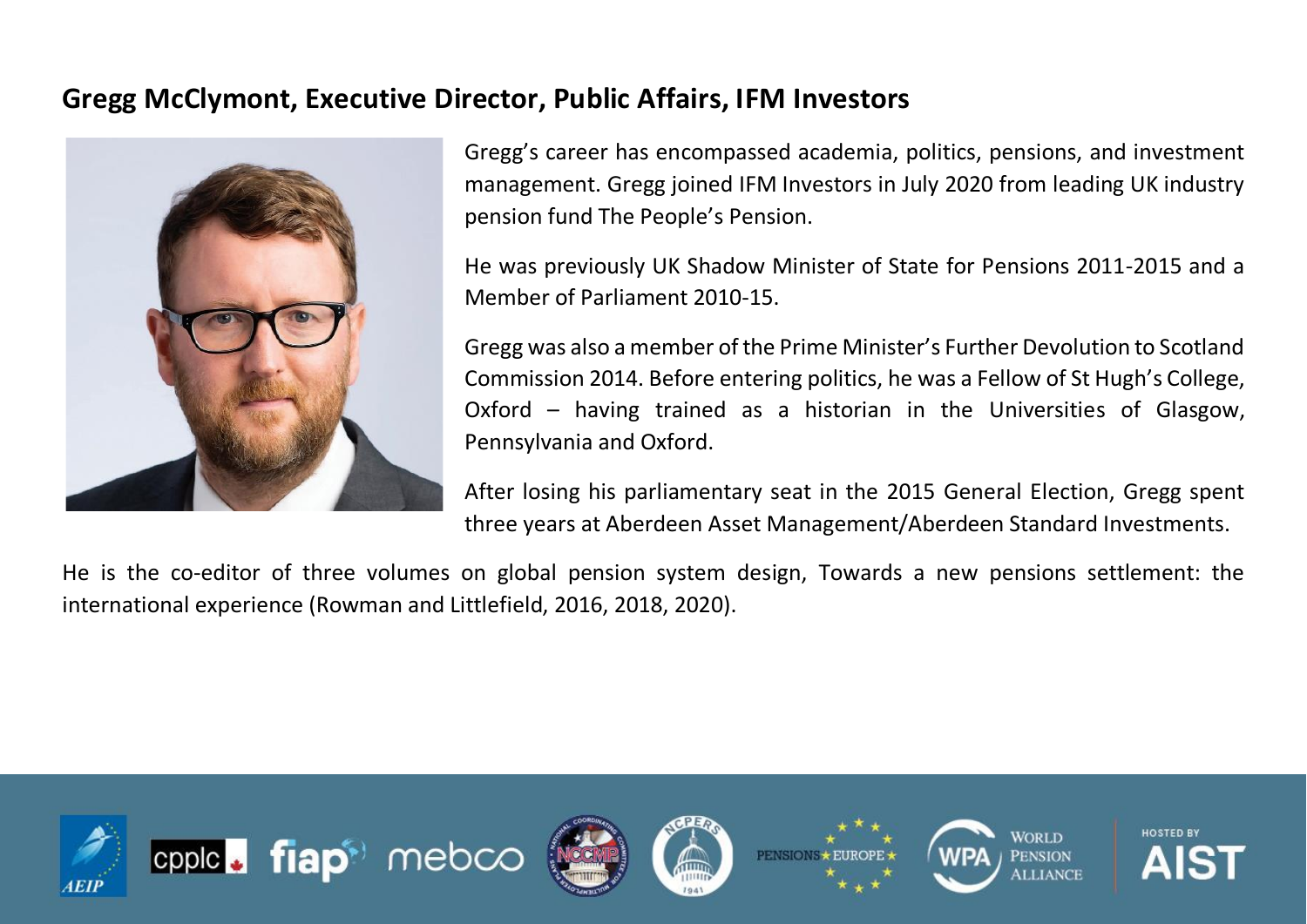#### **Eric Müller-Borle, Founder, Global Benefits Vision**



Eric founded Global Benefits Vision magazine and is its editor and CEO. He also operates Aquamarine Consulting, a boutique management consultancy providing strategic and operational advice on their global employee benefit activities to insurance companies, reinsurers, paritarian institutions, investment banks, brokers and others.

He also currently serves as independent non-executive director of a group life insurance company, a mutual insurer, an asset management firm, and several captive reinsurers belonging to large industrial groups.

He was previously CFO of several AXA divisions and the first CEO of the MAXIS GBN global employee benefits network, an AXA– MetLife joint venture.

Mr Müller-Borle has an MSc from HEC Paris business school and is a CFA charterholder.

He serves as Regional President of the French Navy Reserve Officers Association and is a member of the United States Naval Institute.

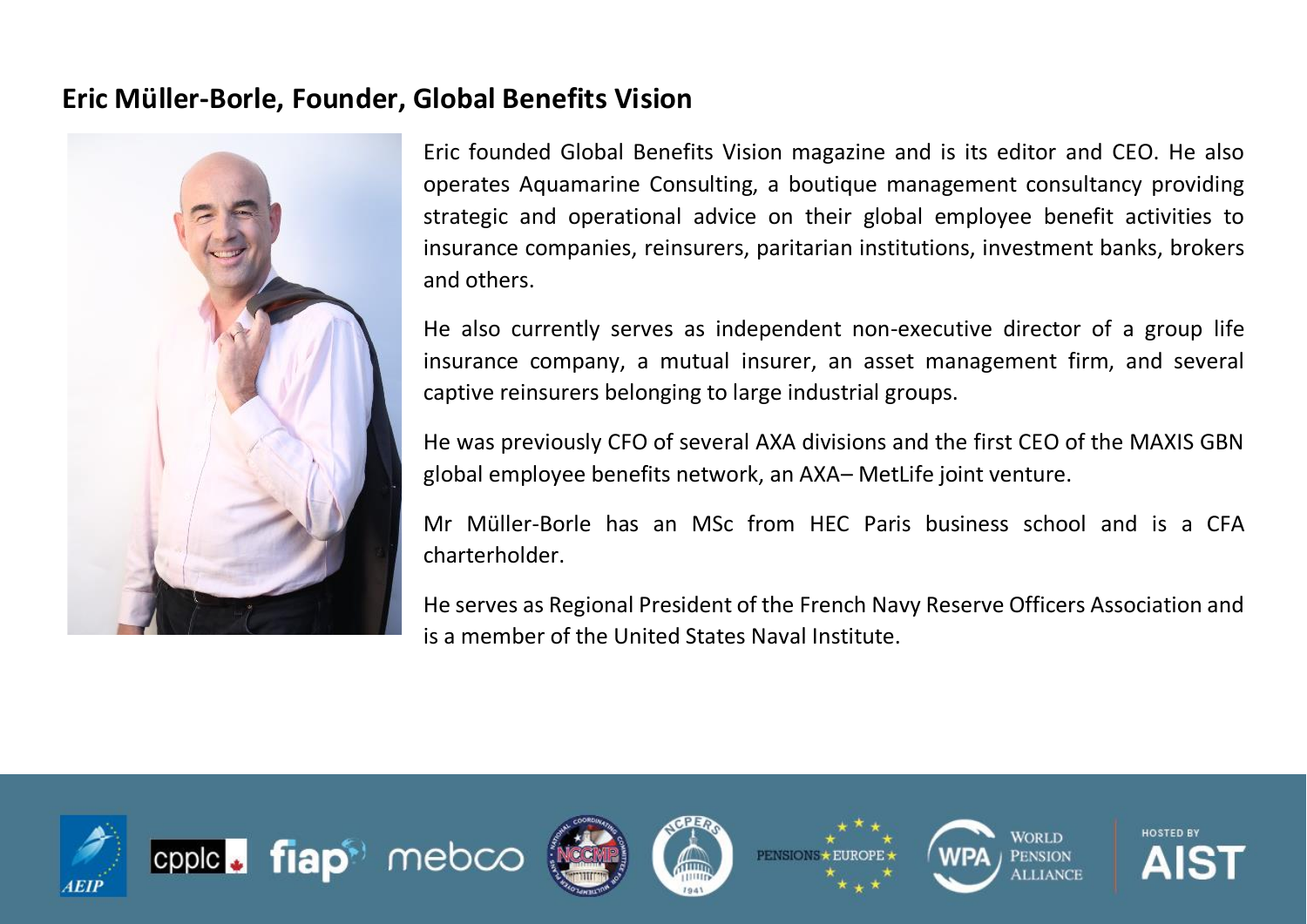#### **Ann Verlinden, Secretary General, PensioPlus**

cpple. fiap<sup>®</sup> mebco



Ann Verlinden has been very engaged with pension funds since the beginning of her career. She starts as an Actuary, specialised in Pension Funds Management, followed by her activities as a Consultant specialised in Employee Benefits. Enriched with these experiences, Ann joins PensioPlus as a Senior Advisor in 2012.

She distinguishes herself within both national and European working groups, amongst which Sigedis, the Institute for Actuaries in Belgium, PensionsEurope and AEIP. Thanks to her specific knowledge of the sector, Ann serves as Secretary-General ad interim at PensioPlus since 2015.

As a Secretary-General today, Ann takes the responsibility for the sector's lobbying activities at national and European level, the organisation of training and numerous activities, amongst which the annual Financial Seminar.

Within PensioPlus, Ann takes the lead in files such as IORP II, stress tests, and many others

**PENSIO** 

**HOSTED BY** 

AIST

**WORLD** 

**PENSION** 

**ILLIANCE** 

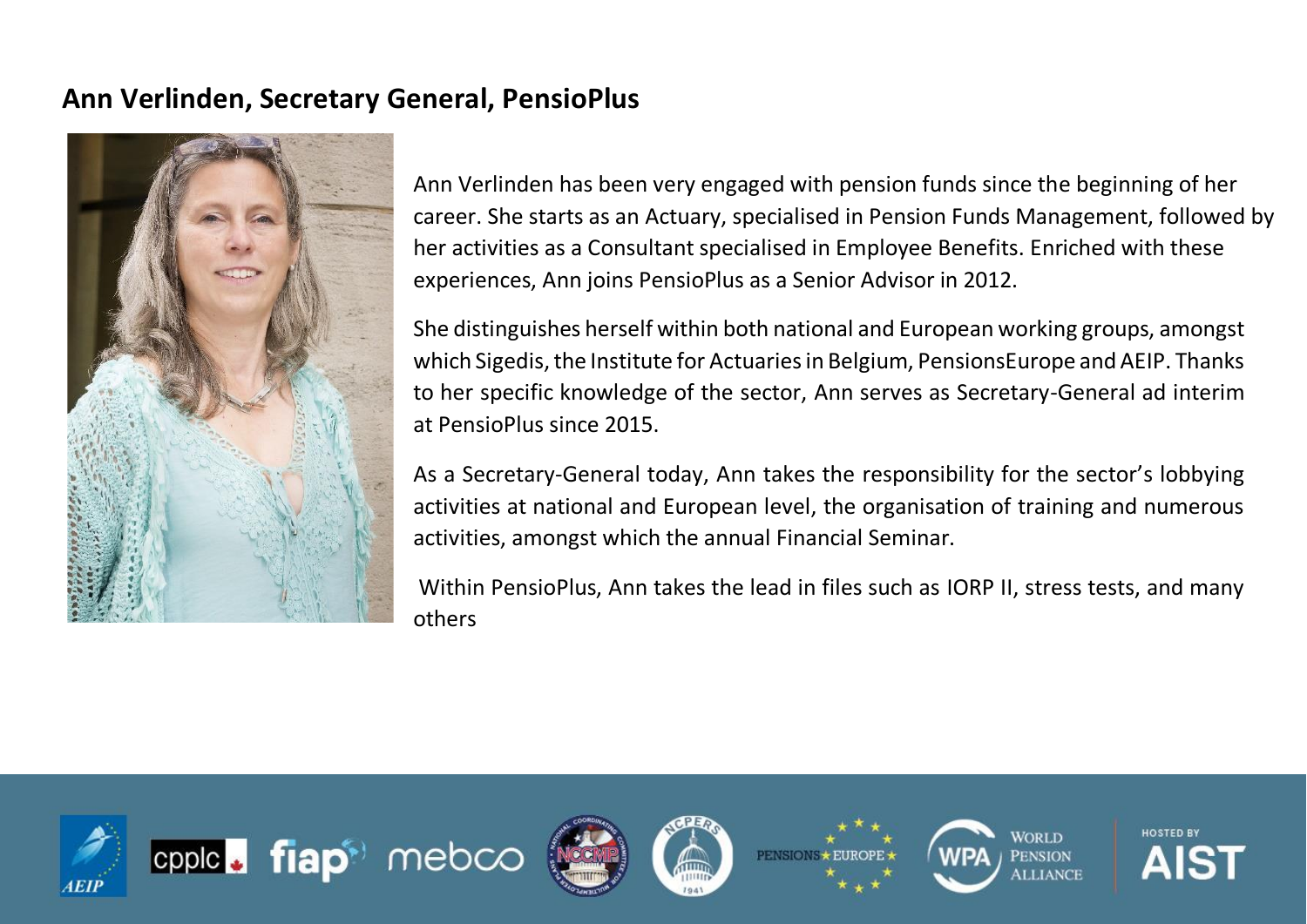## **SESSION TWO: COP26, NET ZERO, CARBON TRANSITION AND ALL THINGS SUSTAINABILITY**





**PENSIOI** 



**HOSTED BY** AIST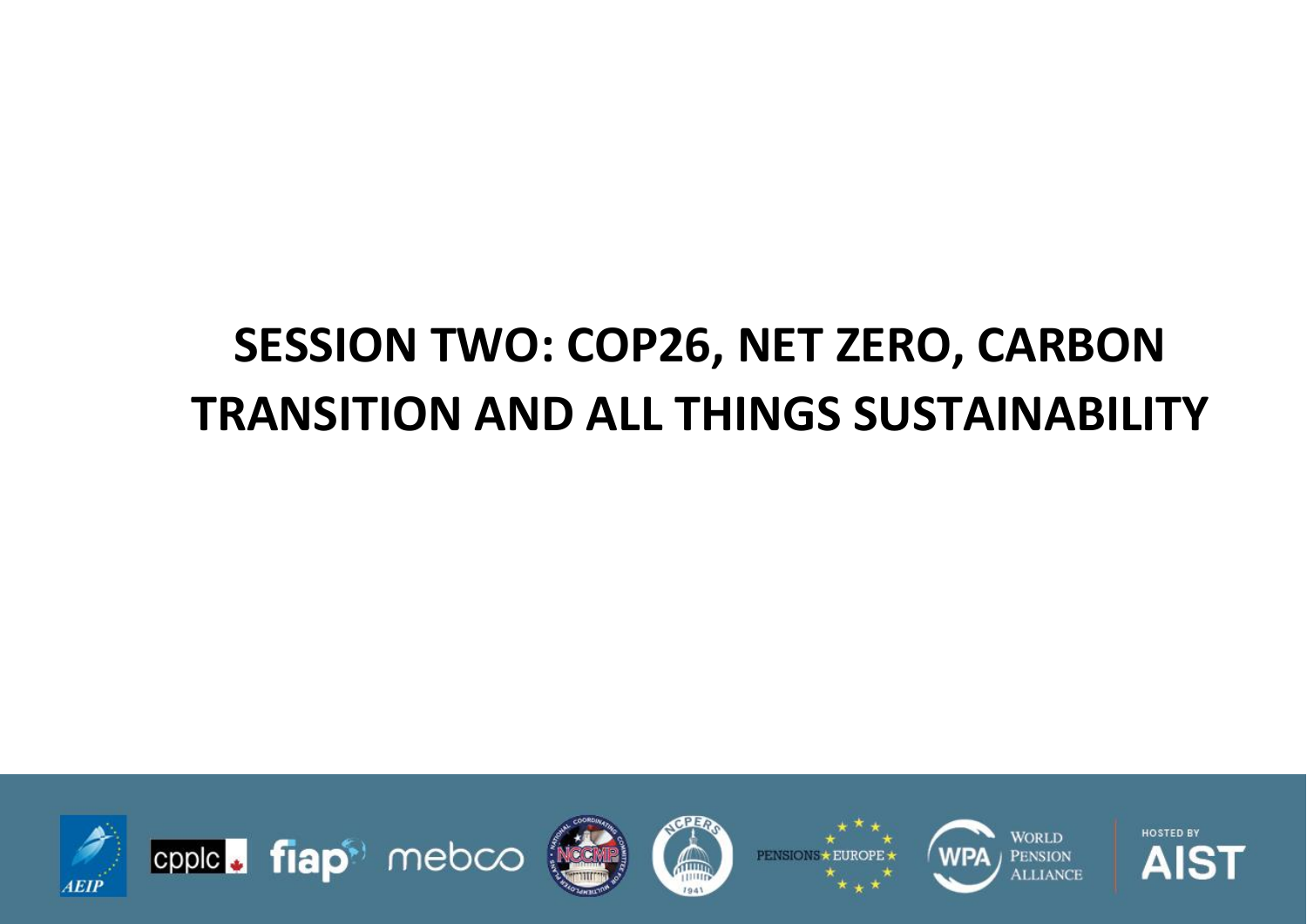#### **Sonia Axter, Managing Director, Head of Asset Management, Ullico**



Ms. Axter is a Managing Director for Ullico Investment Advisors in its Infrastructure Investments group. Ms. Axter has 17 years of experience in infrastructure development, principal ownership and project management.

Prior to joining Ullico, Ms. Axter was a senior member of Deutsche Bank's alternatives investment group and performed both acquisitions and asset management of infrastructure assets. Ms. Axter was also formerly a senior member of Bechtel Enterprises, the infrastructure finance and development arm of Bechtel Group Inc.

In her tenure at Bechtel, Ms. Axter led the redevelopment of one of the first public-private partnerships in the U.S., the \$150 million light rail and real estate Cascade Station development in Portland, Oregon.

Prior to business school, Ms. Axter spent 7 years as a Project Manager and Project Engineer on a range of transport, utility and environmentally-impacted

civil construction projects for the Pacific NW division of Granite Construction Company. Ms. Axter holds an M.B.A. from Stanford Graduate School of Business and a B.S. in Civil Engineering from the University of Washington

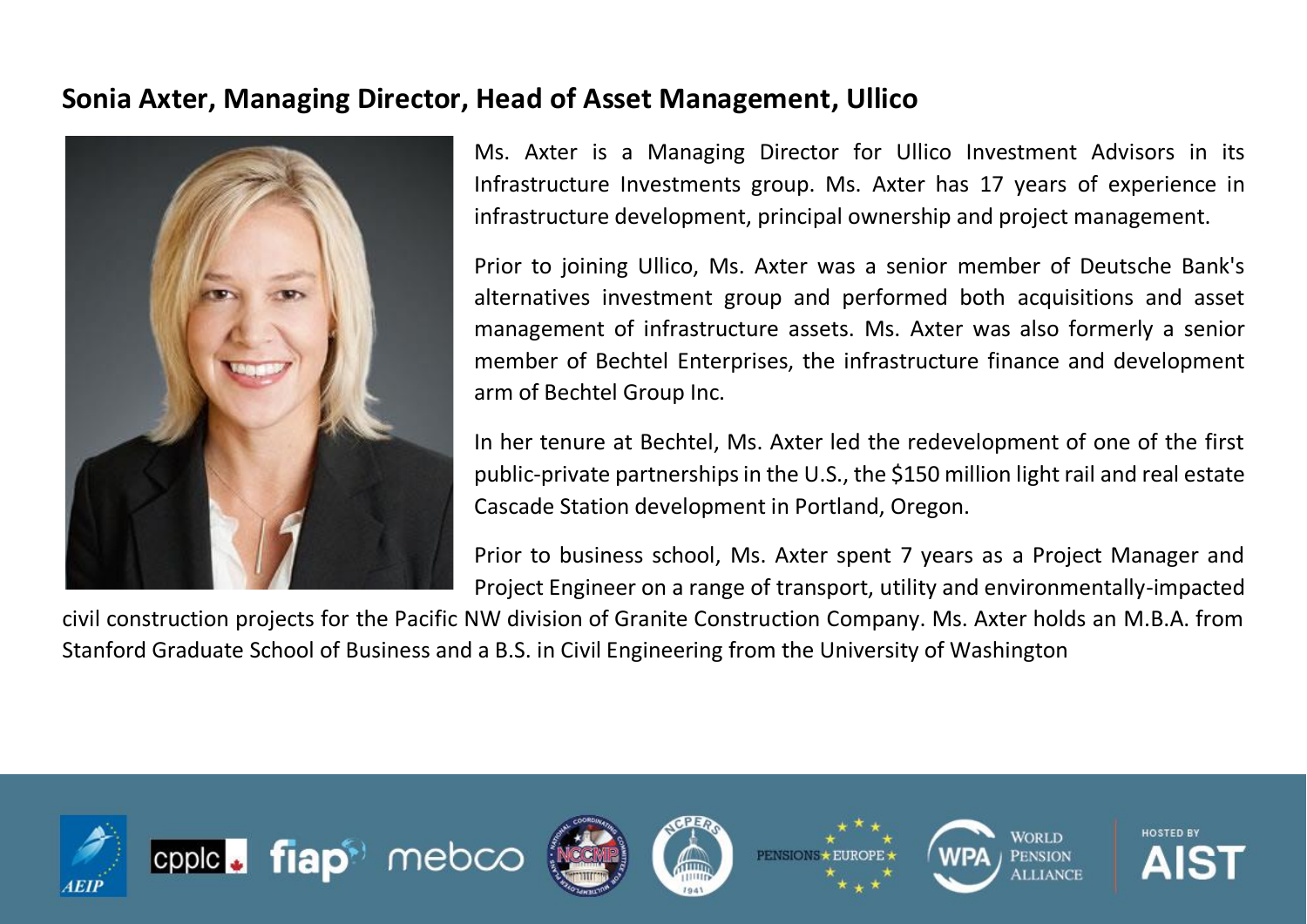#### **Kelly Christodoulou, Senior ESG Consultant, Investments, AustralianSuper**



Kelly has been actively considering ESG issues at AustralianSuper since 2008. She is responsible for the ESG integration and stewardship (company engagement and proxy voting) for the Funds global listed equities portfolio and some private markets, including property and infrastructure.

She is also responsible for the due diligence and monitoring of the external listed fund managers, including assessing their transition toward a Net 0 world.

Kelly is a Board Member of the Institutional Investor Group on Climate Change (IIGCC) and Co-Chair of its Adaptation & Resilience Committee. She is on the Sustainable Development Investments - Asset Owners Platform (SDI-AOP) Market & Members Committee, and Research Committee, and she is on the Advisory Board of the Taskforce on Valuing Water Initiative.

She holds a Bachelor of Commerce, Master of Finance, Post Graduate Certificate in Social Impact, and is currently studying the Financial Times Non-Executive Directors diploma.











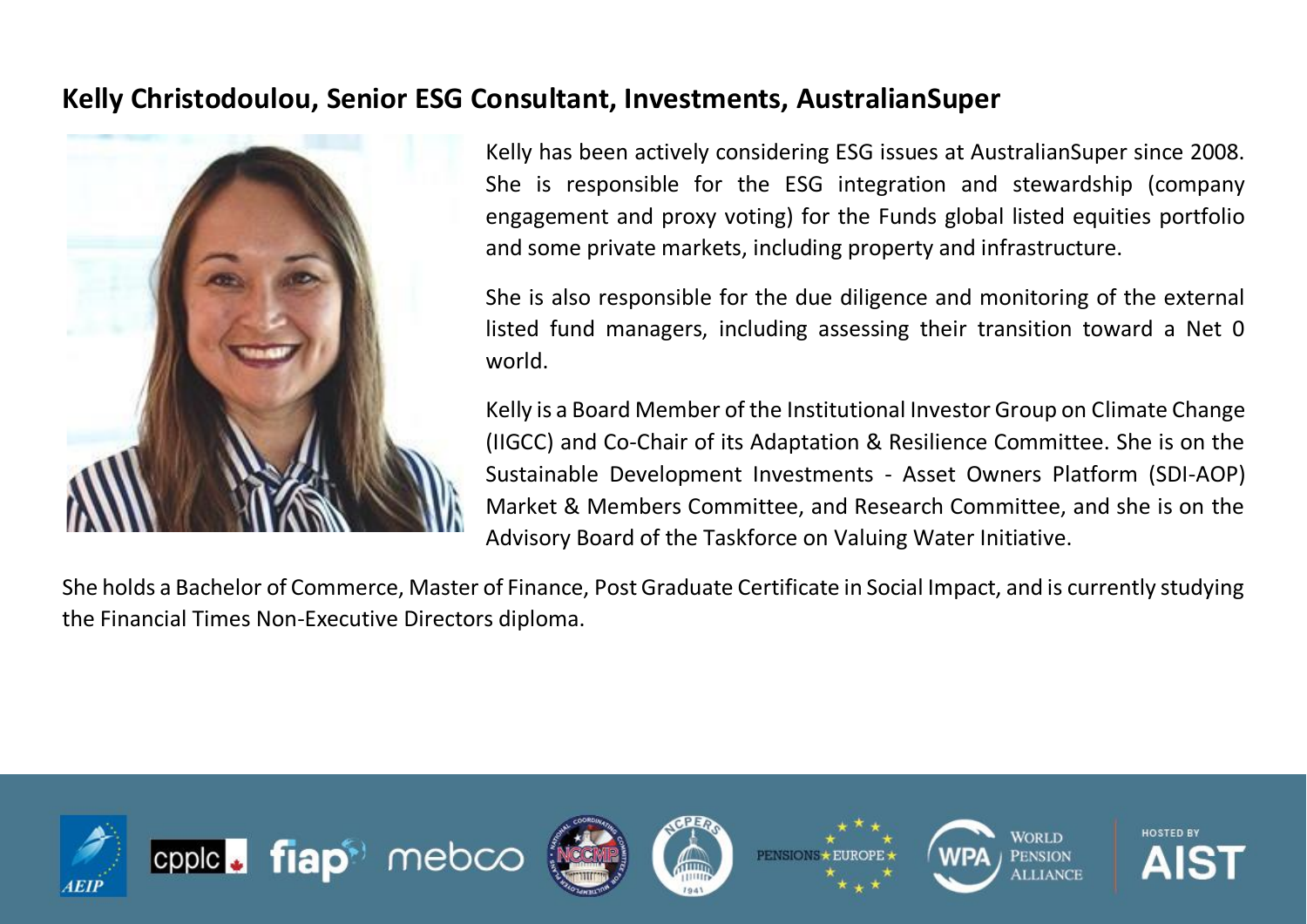#### **Matti Leppälä, Secretary General, PensionsEurope**



*M*atti Leppälä is Secretary General and CEO of PensionsEurope, the leading voice for funded pensions in Europe representing 24 European national pension fund associations covering pensions of more than 110 million Europeans and close to €5 trillion in assets. Leppälä is a member of the Occupational Pensions Stakeholder Group of EIOPA and he was either the Chair and Vice-Chair of the OPSG between 2013 and 2018.

He was a member of the European Commission's High-Level Group of Experts on Pensions and Chair of the World Pension Alliance, both between 2018 and 2019.

Prior to joining PensionsEurope in 2011 Leppälä worked for 11 years for The Finnish Pension Alliance with responsibility for EU and international affairs as well as investment policy and legal issues.

In the 1990s he worked for Finnish trade unions in collective bargaining, labour law and social policy. During that time, he was a member of the board of pension insurance company, Veritas.

Leppälä started his professional career at the Law Drafting Department of the Ministry of Justice in Finland and has an LLM and an Executive MBA in insurance and financial services.

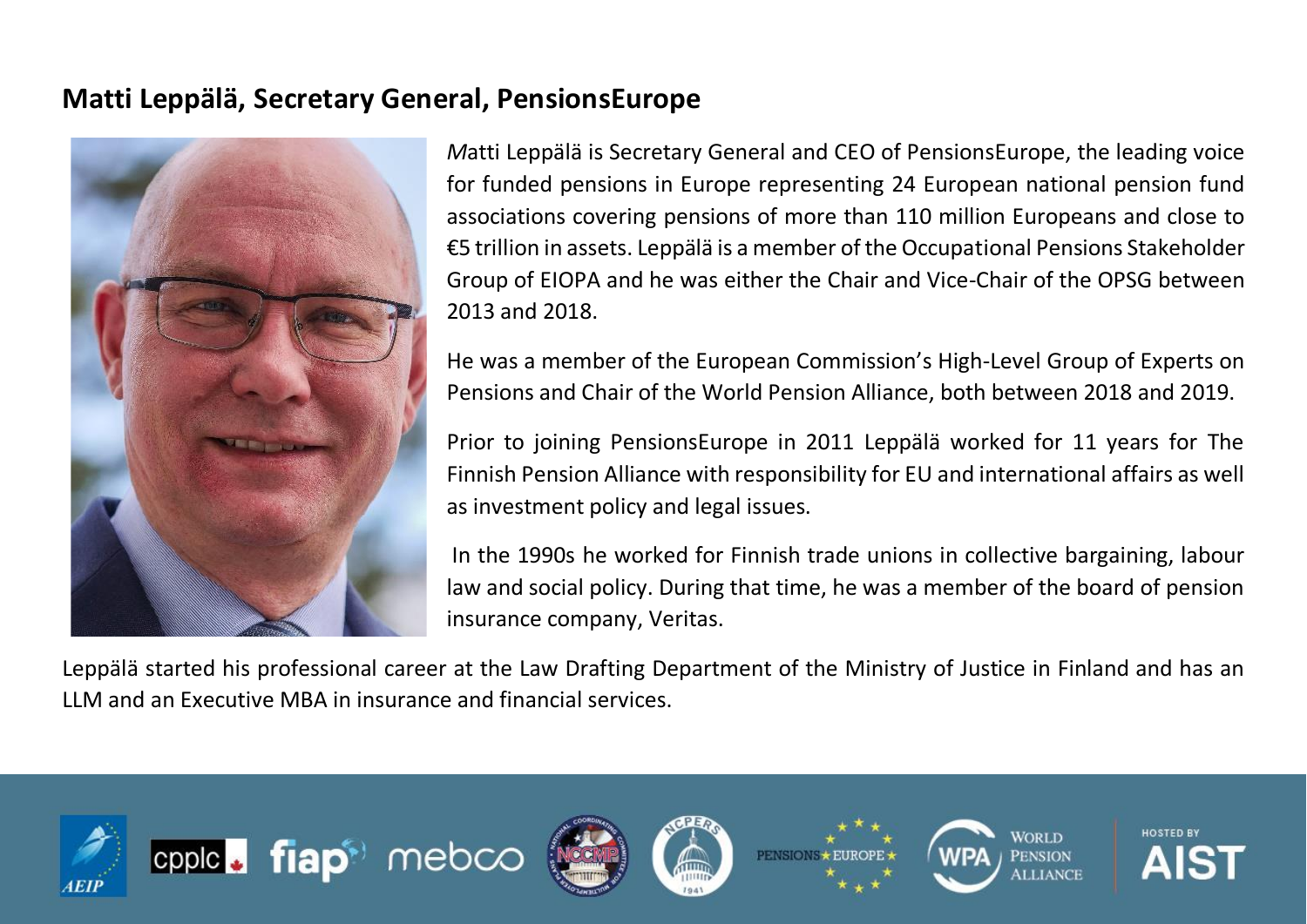#### **Brian Minns, Managing Director, Responsible Investing, University Pension Plan Ontario**



Brian Minns is UPP's Managing Director, Responsible Investing (RI). He oversees UPP's RI strategy, ensuring our RI commitments are achieved through our investment processes and stewardship practices and that we are communicating openly and transparently about our RI practices as they evolve.

Brian came to UPP after nearly a decade at Addenda Capital, culminating in his most recent position as Vice-President, Sustainable Investing. Prior to Addenda, he held positions in responsible investing with CPP Investments and Mercer.

A veteran in responsible investing, Brian is Co-founder and past Co-chair of the Canadian Responsible Investing Working Group, a member of the CFA Institute's ESG Technical Committee, and a member of the RIA's Policy Stewardship Group.

He is a Chartered Financial Analyst and hold a Master's in Environmental Studies from York University, the Sustainable Investment Professional certification from Concordia University, and a Bachelor of Science in Mechanical Engineering from Queen's University.

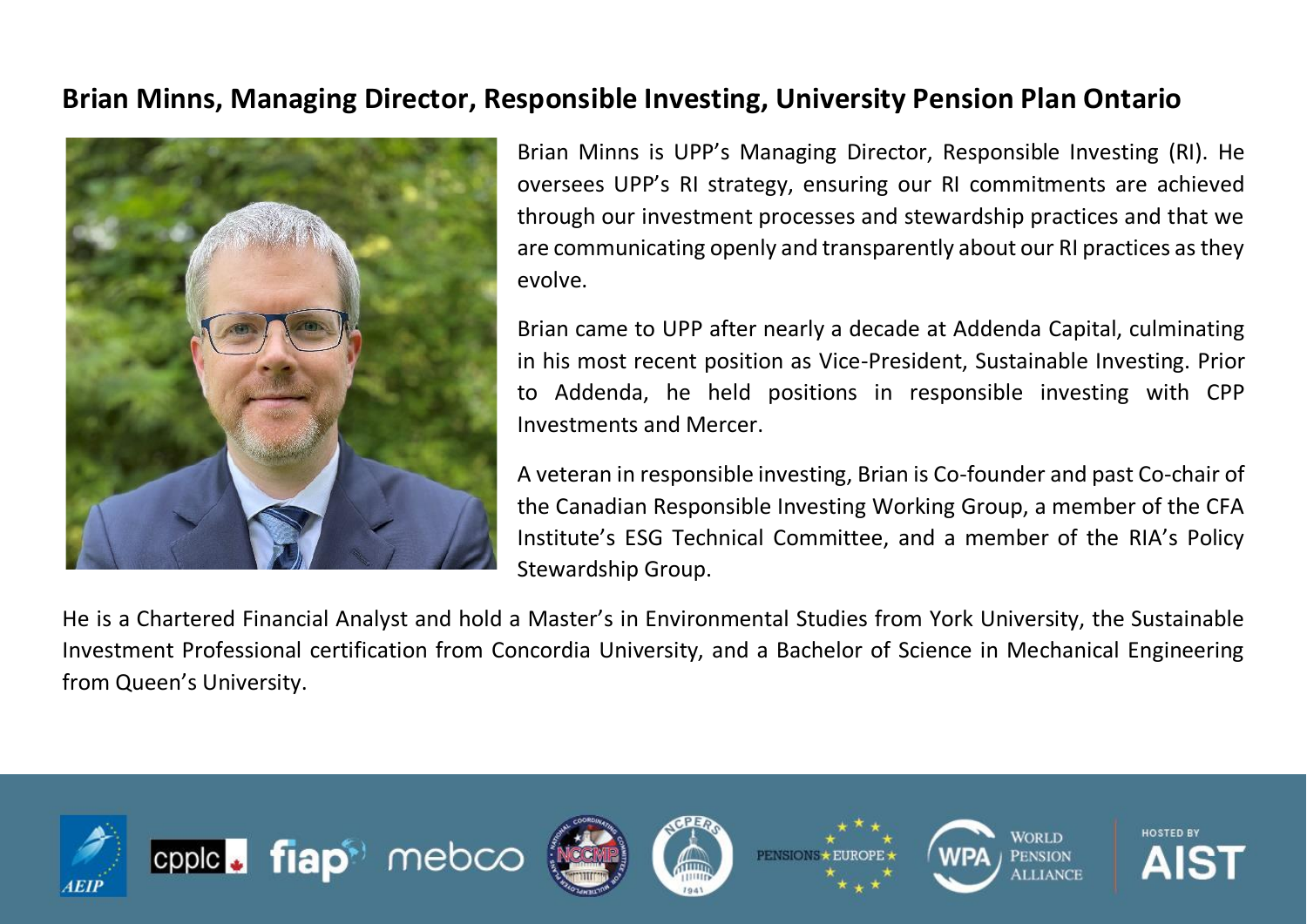#### **Albena Vassileva, Executive Director, Infrastructure, IFM Investors**



Albena is responsible for the sourcing, execution and management of infrastructure investments across Europe, as well as the development of key industrial relationships. Albena has more than 14 years of Private Equity track record, leading a range of investments, transformations and exits across industry sectors and geographies, as well as supporting the growth of portfolio companies at Board level.

At IFM, Albena is actively involved in Energy Transition initiatives and sits on the Board of Veolia Energy Contracting Poland. She also serves as Chair of the Board of IFM Investors Netherlands. Albena was previously Managing Director at Advent International, where she was also instrumental in setting up a new regional hub covering several countries.

Prior to that, she held a senior investment role with ABN AMRO Capital, focusing on investments in Telecommunication, Media and Technologies.

Immediately prior to joining IFM, Albena led the M&A Advisory team for Natural Resources at ABN AMRO, covering the Energy, Maritime, Commodities and Chemicals value chains.











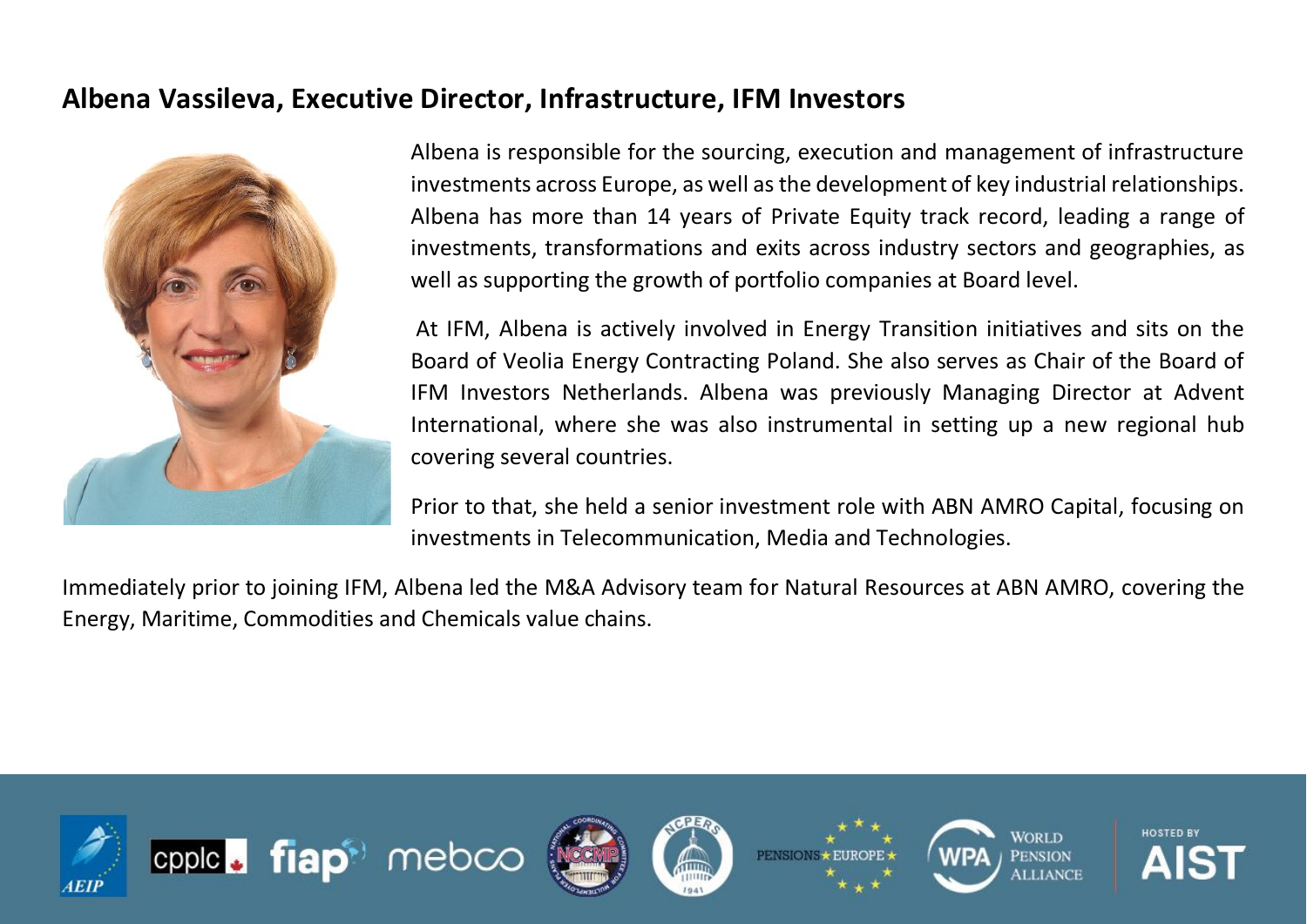## **SESSION THREE: AGEING WELL - HEALTH CARE AND AFFORDABILITY**













**HOSTED BY** AIST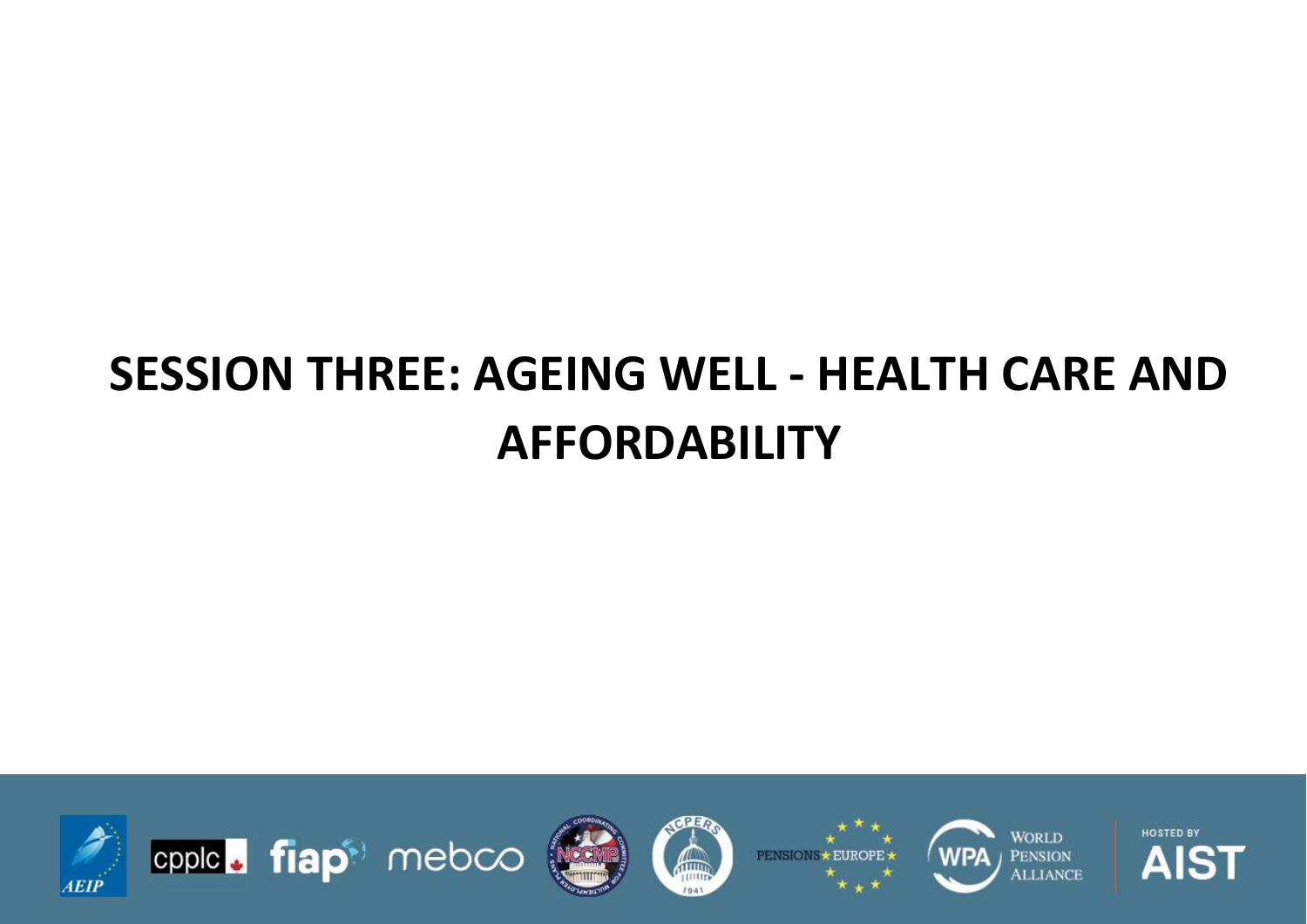#### **Susan Bird, CEBS, Fellow ISCEBS, HIA, ICD.D; President, The McAteer Group of Companies**



Susan is the president of The McAteer Group of Companies with offices in Alberta and Ontario Canada. Levering a career of 30 years she provides advanced governance and consulting services to trustees governing multi-employer welfare and pension trust funds.

Ms. Bird was the 2017-2018 elected Chair of the World Pension Alliance - a global organization that represents the interests of over 400 million pension plan participants and USD \$7 trillion in assets. Susan is treasurer of MEBCO – the Multi-Employer Benefit Council of Canada – a subject matter expert organization that educates and lobbies governments on issues impacting multi-employer health and pension plans.

She is the Chair of the International Foundation of Employee Benefit Plans (IF) Canadian Board and a member of its strategic planning committee and a Voting Director. She is a

past member of several other IF committees. She has been involved in the development of education programs designed for new and experienced trustees to help them improve overall governance. She is a speaker at the Osgoode Hall Law School pension law program.

Susan participated in two Canadian Association of Pension Supervisory Authorities (CAPSA) Industry Task Forces on Pension Plan Governance. She currently participates on CAPSA's committee for ESG guidelines. She is the co-chair of the Financial Services Regulatory Authority of Ontario (FSRA) multi-employer pension plan technical advisory committee.

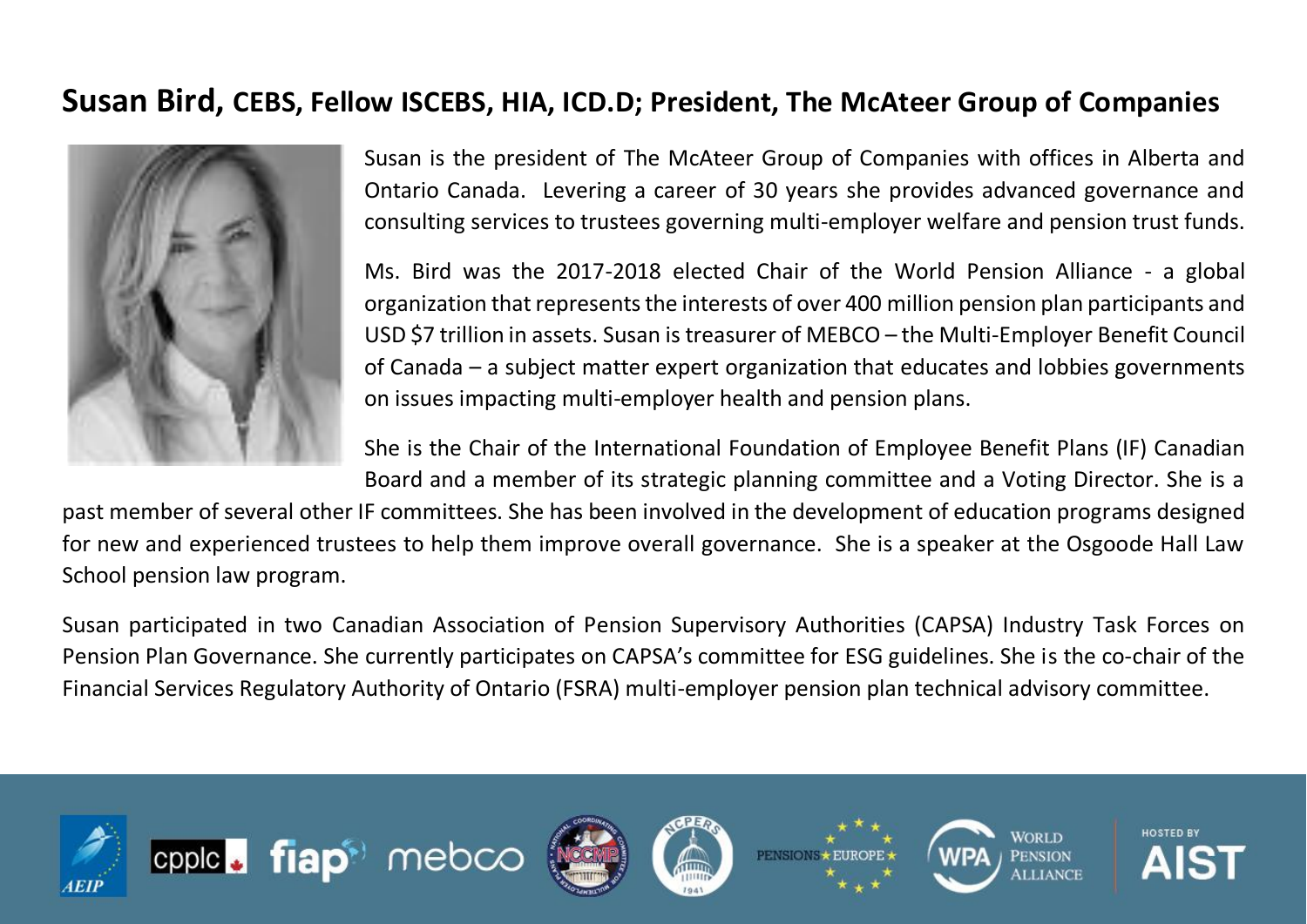Susan is a graduate of the University of Toronto Rotman School of Management Institute of Corporate Directors achieving its ICD.D designation and is a chartered director. She graduated from York University with a Bachelor of Arts degree, majoring in economics.

As a volunteer, and departure from pensions and health benefits, Susan is a director of the York Region Children's Aid Society and chairs its risk management committee and chairs its foundation board.

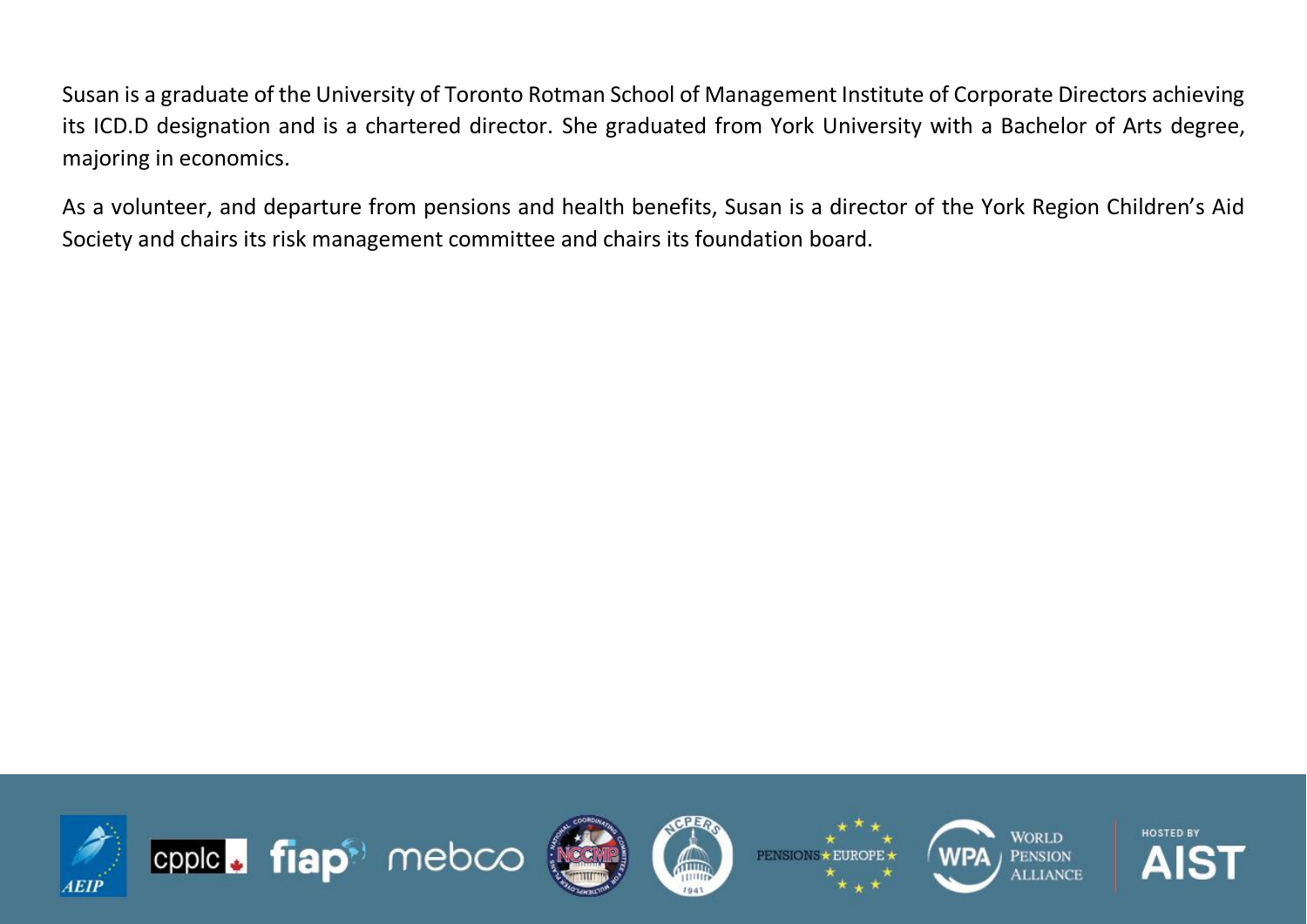#### **Bertrand Boivin-Champeaux, Head of Insurance and Pension Unit, CTIP**



Graduated from a French Business School in Paris (ISG) and qualified as a Chartered accountant, Bertrand BOIVIN-CHAMPEAUX is an expert regarding health insurance and pension industry, as well as for social welfare programs.

After ten years of practice at PwC, in financial services, he joined the CTIP, the professional association of paritarian insurers, which represents not for profit health insurers managed by employers and employees representatives – covering 13 millions of employees-.

He advocates in France and Europe for workplace health insurance plans, long term care insurance schemes and occupational pensions funds.

He is a member of the French High level Expert Group on Ageing (HCFEA) and of the High Committee of the Financial Sector (CCSF) at Banque de France.

At European level, he is a Board member of AEIP, the Association of european paritarian institutions.

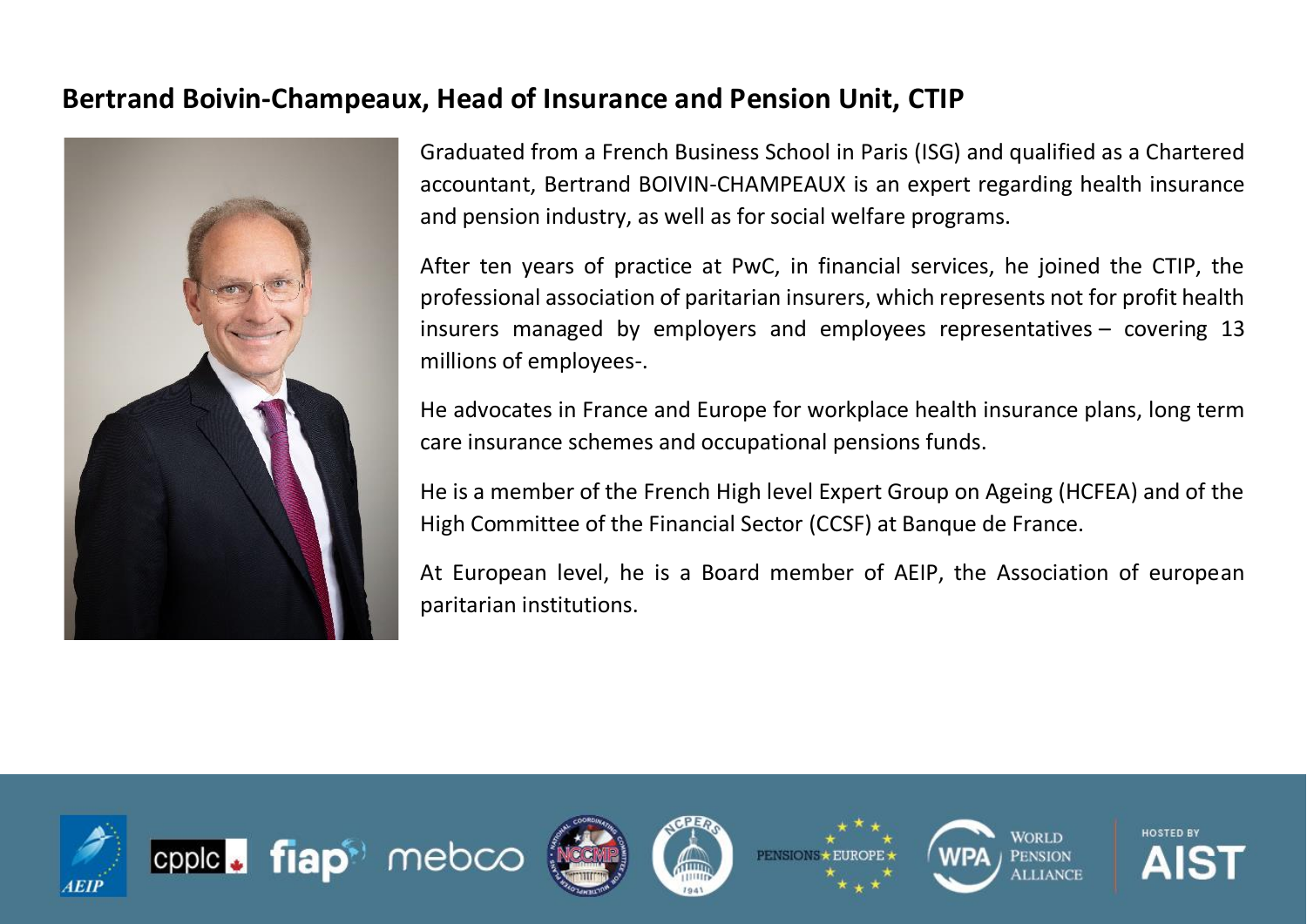#### **Charlotte Cartwright, Partner, Eversheds Sutherland**



cpple. fiap<sup>®</sup> mebco

Charlotte Cartwright is a partner in the Eversheds Sutherland Global Benefits Practice, with over 10 years of experience in advising companies and providers on all aspects of benefit provision – both for UK based, and globally mobile, individuals, with a specialism in UK pensions law.

Charlotte was included in the Law.com's 2021 list of the best 25 U.K. women in law aged under 40 (for all types of law), and has been praised by clients for her ability to breakdown complex legal issues into straightforward and manageable decisions.

Charlotte is actively involved in developing pensions law in the UK, including in her role on the legislative and parliamentary sub-committee of the Association of Pension Lawyers (the committee which takes the lead on consulting with government and regulators on upcoming changes on behalf of the Association).

**PENSION** 

**HOSTED BY** 

AIS

**WORLD** 

**PENSION** 

**MLIJANCE** 

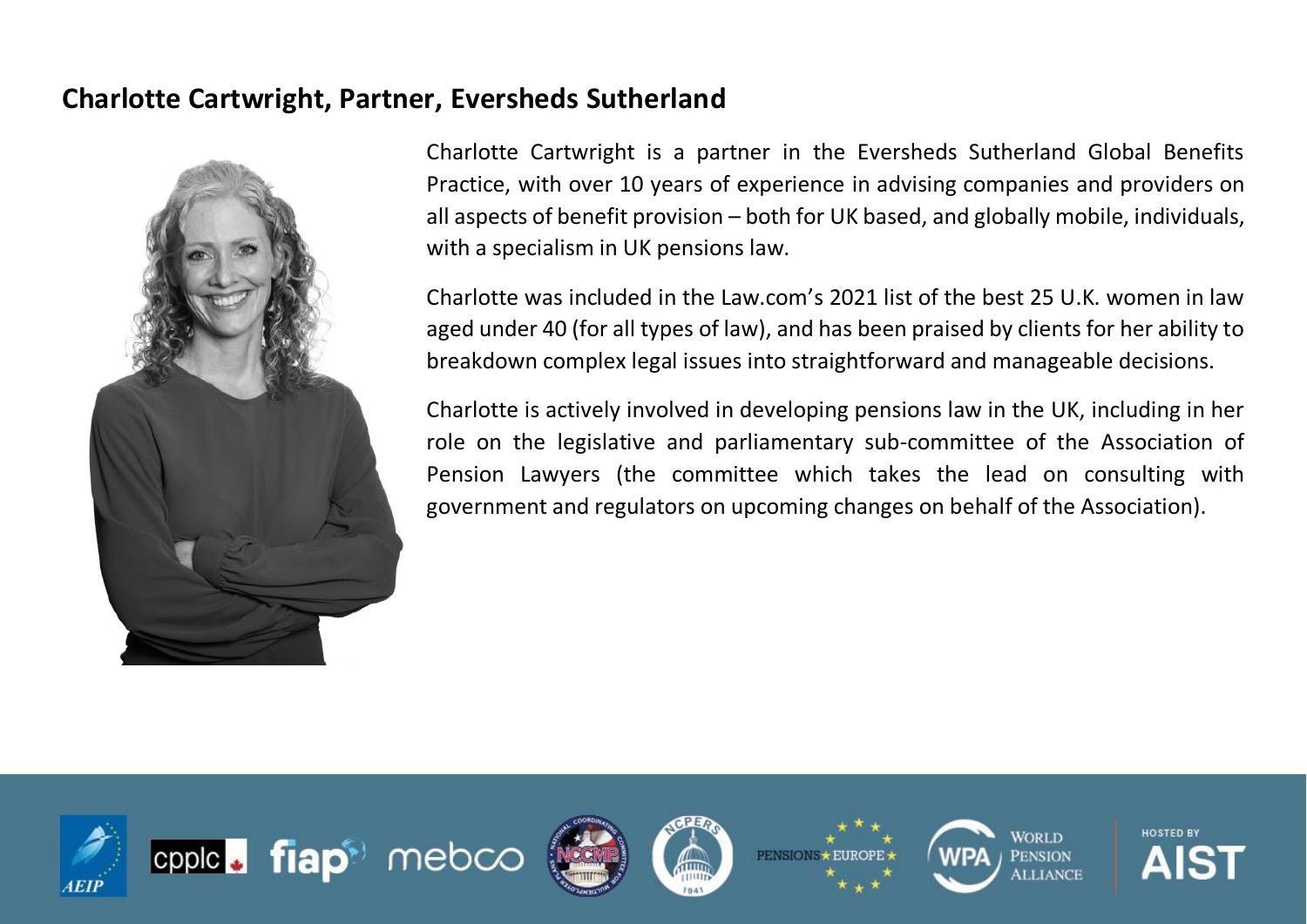#### **Dr. Elaine Chin, Founder, Innovation Health Group**



Elaine is on a mission to combat the predictable and preventable illnesses that impact us all. After seeing too many people she loved pass away from predictable and preventable illnesses, she decided to devote her life's work to facing them head on.

Thirty years later, Elaine is a respected thought leader in the space of personalized medicine, integrative health and corporate wellness. With her experience comes the science, safety, and rigor that is often lacking in the wellness space.

She is the founder of Executive Health Centre, a premiere personalized medicine practice in Canada and Innovation Health Group, offering virtual health testing, consultation services, enterprise and well programs.

She has served as the Chief Wellness Office at TELUS Communications. Presently, she is an expert contributor to CP24, CityLine TV show and consultant at Good

Housekeeping Magazine in New York.

Her 2021 book, "Welcome Back! How to reboot your physical and mental resiliency for a post-pandemic world", is cited as a Top 10 Wellness Book by Indigo Books.

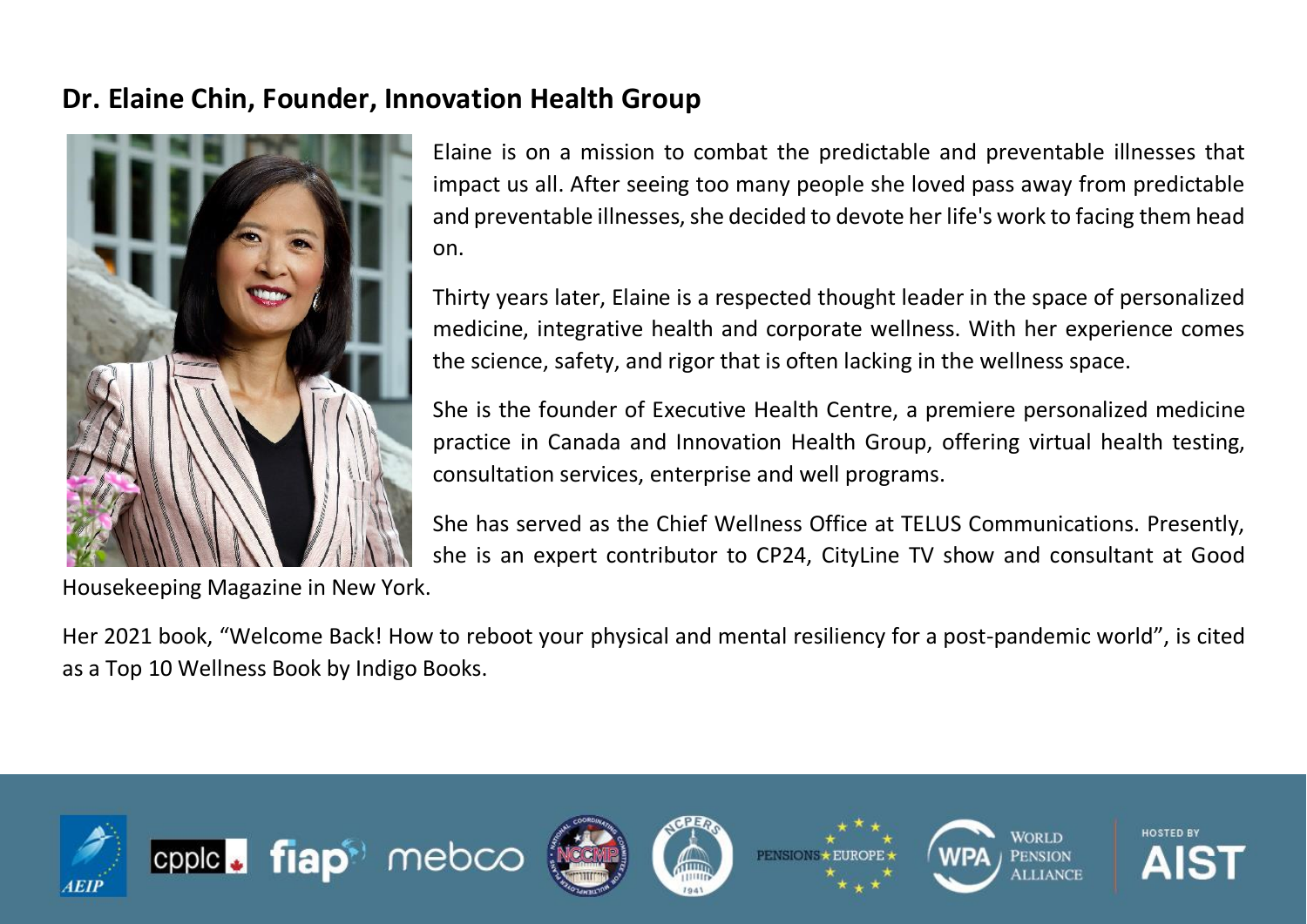At the start of the pandemic, Dr. Chin launched the Masking Together Challenge and has helped to raise close to \$500,000 so far to secure safe housing for house staff, support research at the University of Toronto and distribute masks and offer her newest book, WELCOME BACK for frontline healthcare workers in Canada.

Elaine received her degree in Medicine at the University of Toronto in 1988 and in 1994 received her MBA from the same university.

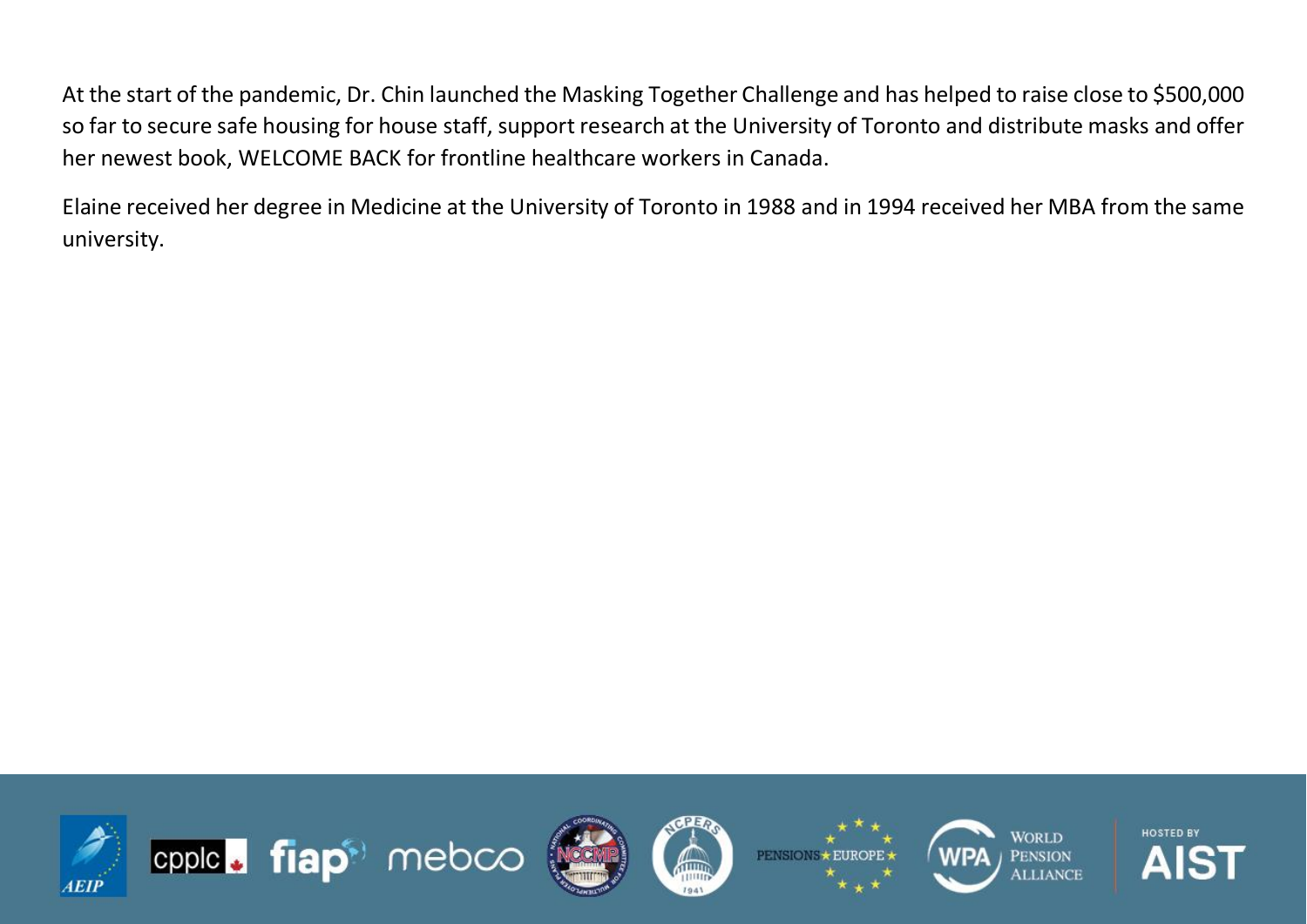## **Giuseppe Perretti, Policy Advisor Healthcare & Provident Funds at the European Association of**



### **Paritarian Institutions - AEIP**

Giuseppe Perretti is Policy Advisor for Healthcare & Provident Funds at the European Association of Paritarian Institutions – AEIP. He is responsible for the coordination of AEIP's working groups on healthcare as well as of the working group on the construction sector focusing on skills, labour mobility and health ad safety at work.

Before Joining AEIP in November 2021, he worked in Brussels-based public affairs consultancies supporting clients in the pharmaceutical and healthcare sector on global health, NCDs, vaccination and agri-food policies. He also worked for NGOs advocating for patients and consumers' rights. In 2019, he enjoyed being part of the Internal Market and Consumer Protection (IMCO) Committee secretariat at the European Parliament.

Giuseppe holds a Master in Conflict Resolution and Mediation at Tel-Aviv

**PENSION** 

**HOSTED BY** 

**WORLD** 

**PENSION MLIANCE** 

University and a Master in International Relations at the University of Bologna.

cpplc. fiap<sup>®</sup> mebco

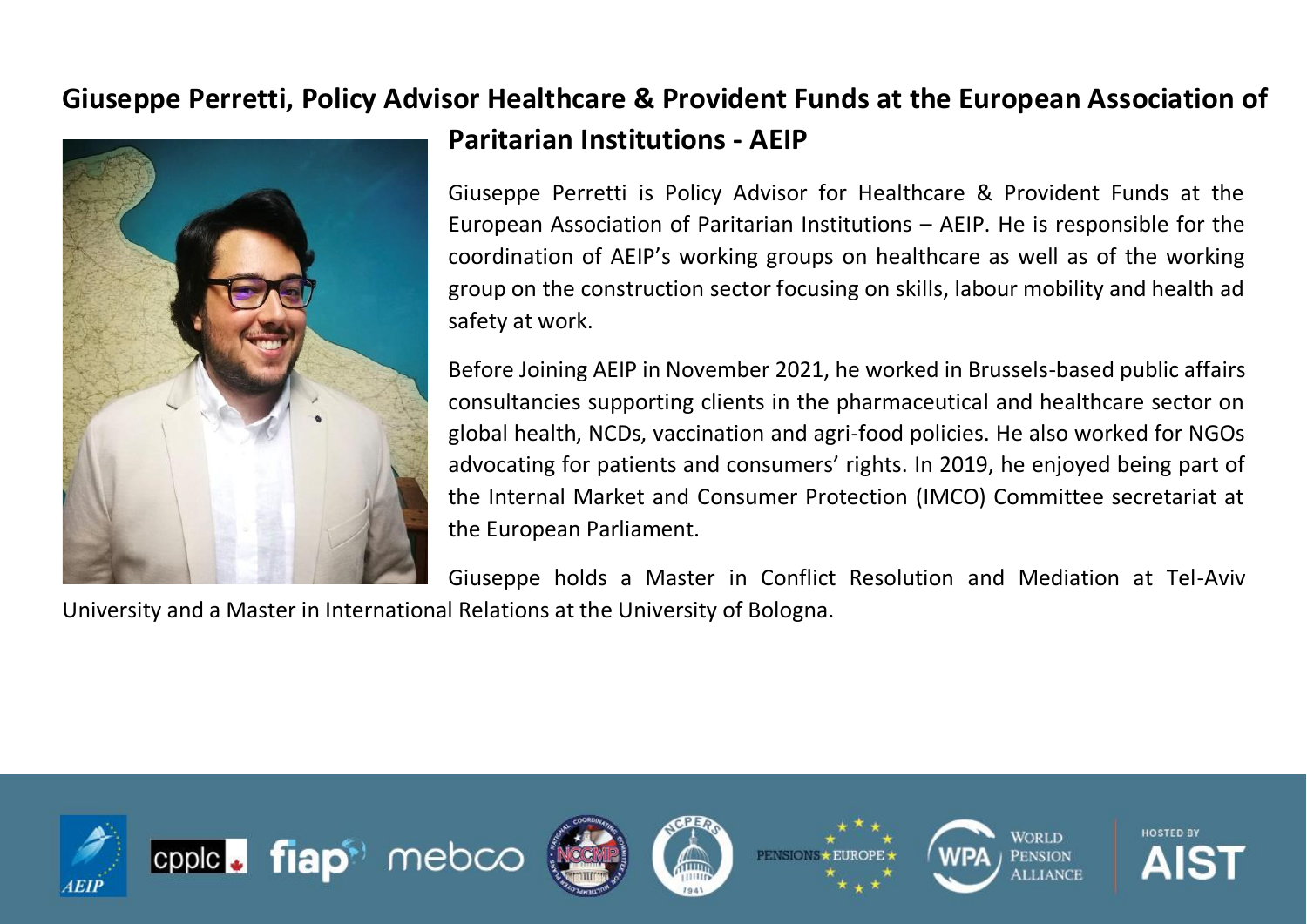## **SESSION FOUR: CHANGING NATURE OF WORK**













**HOSTED BY** AIST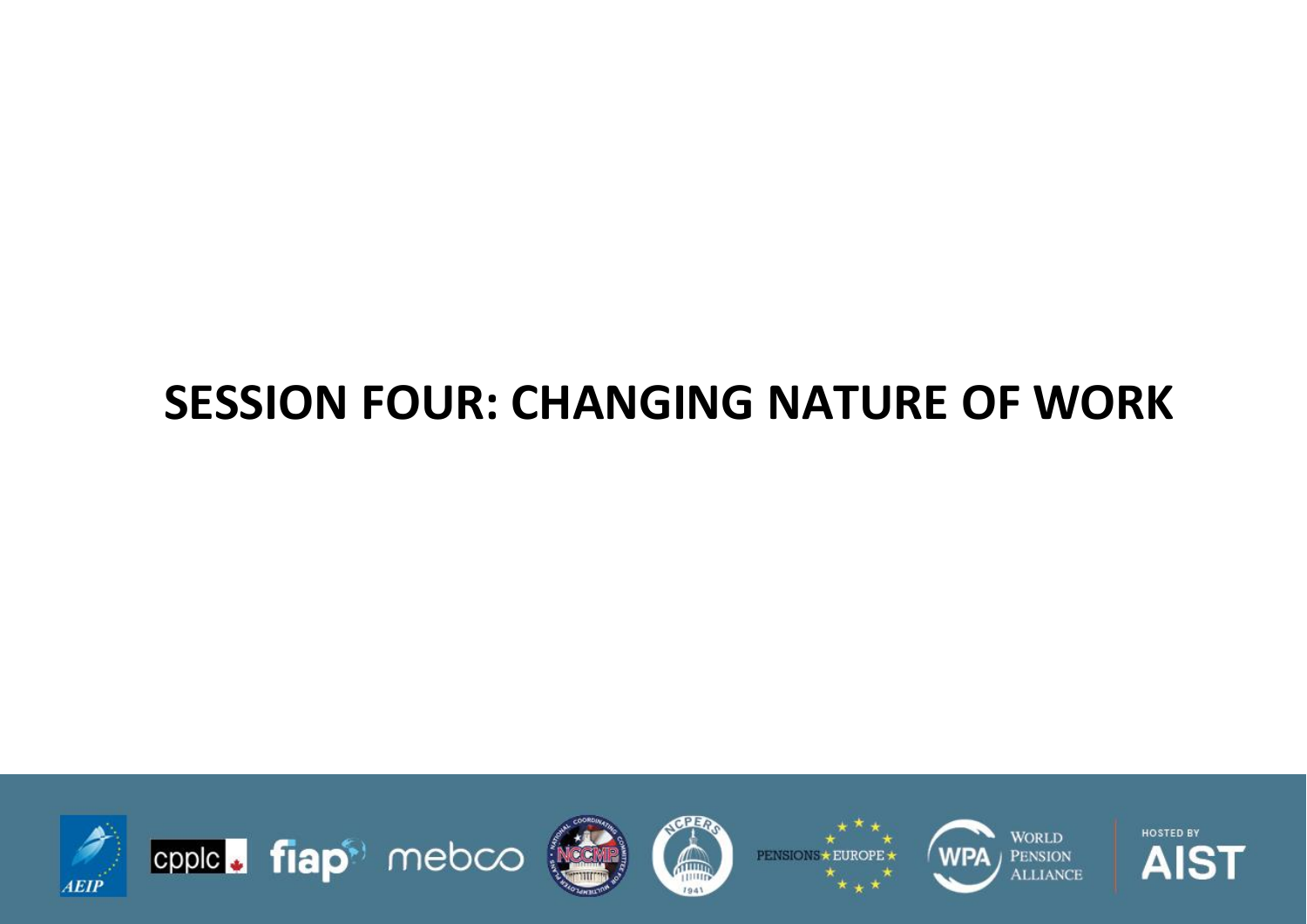#### **Mariah M. Becker, Director of Research and Education, NCCMP**



Mariah Becker joined the National Coordinating Committee for Multiemployer Plans (NCCMP) in 2016 as the Director of Research and Education. In this role, she works extensively to evaluate and design policy & technical proposals to protect and strengthen the multiemployer system, as well as to develop analysis to evaluate the economic impact of federal policies, regulations and industry developments.

Prior to joining the NCCMP, Mariah worked with single and multiemployer benefit programs for 15 years as an actuarial consultant. Mariah spent 10 years with Segal Consulting, focusing on multiemployer defined benefit pension plans. While at Segal, she worked with clients to assess their funded position and to develop strategies for improving funding levels, while balancing stakeholder concerns and the changing legal landscape. She also advised on

other issues including actuarial projections of plan funding, as well as plan design cost studies, mergers, and withdrawal liability.

During her time with Segal Consulting, Mariah worked closely with the NCCMP on the review and design of legislation affecting the multiemployer plan community and participated in the Retirement Security Review Commission, convened by the NCCMP to consider challenges and potential solutions facing multiemployer pension plans.

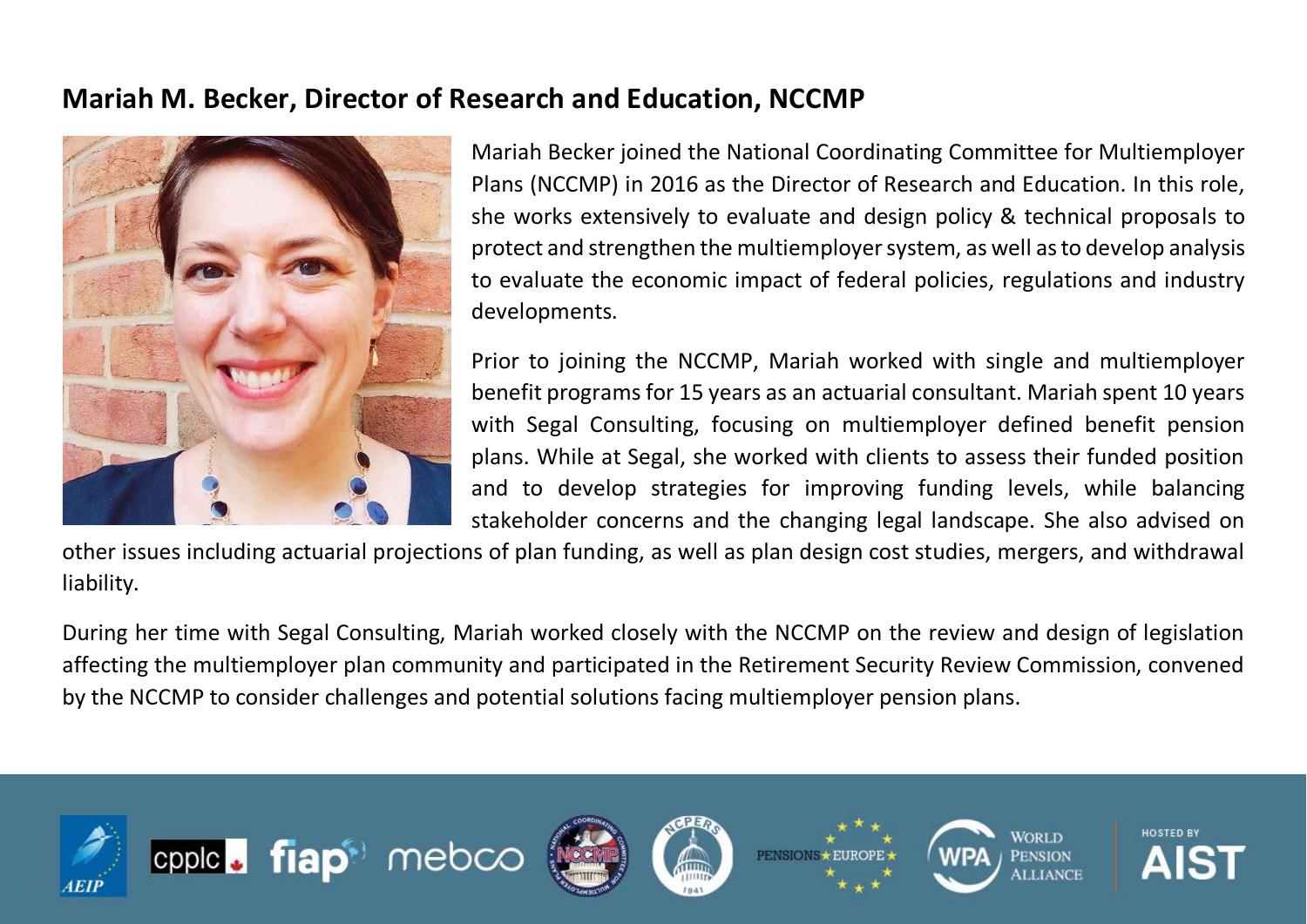Mariah assisted in analyzing the recommendations resulting from that Commission, including the proposed composite or GROW plan design. Prior to her work with Segal Consulting, she worked with Mercer focusing on defined benefit pension plans.

Mariah is a frequent speaker on multiemployer pension topics. She brings a strong understanding of the actuarial issues facing a broad range of multiemployer defined benefit plans in a range of industries, from large national multiemployer plans to smaller local plans and union staff plans. She is a Member of the American Academy of Actuaries, an Enrolled Actuary, and an Associate of the Conference of Consulting Actuaries. Mariah is also a Member of the American Academy of Actuaries Multiemployer Plans Committee. She graduated magna cum laude from Colgate University with a BA in Physics-Astronomy.

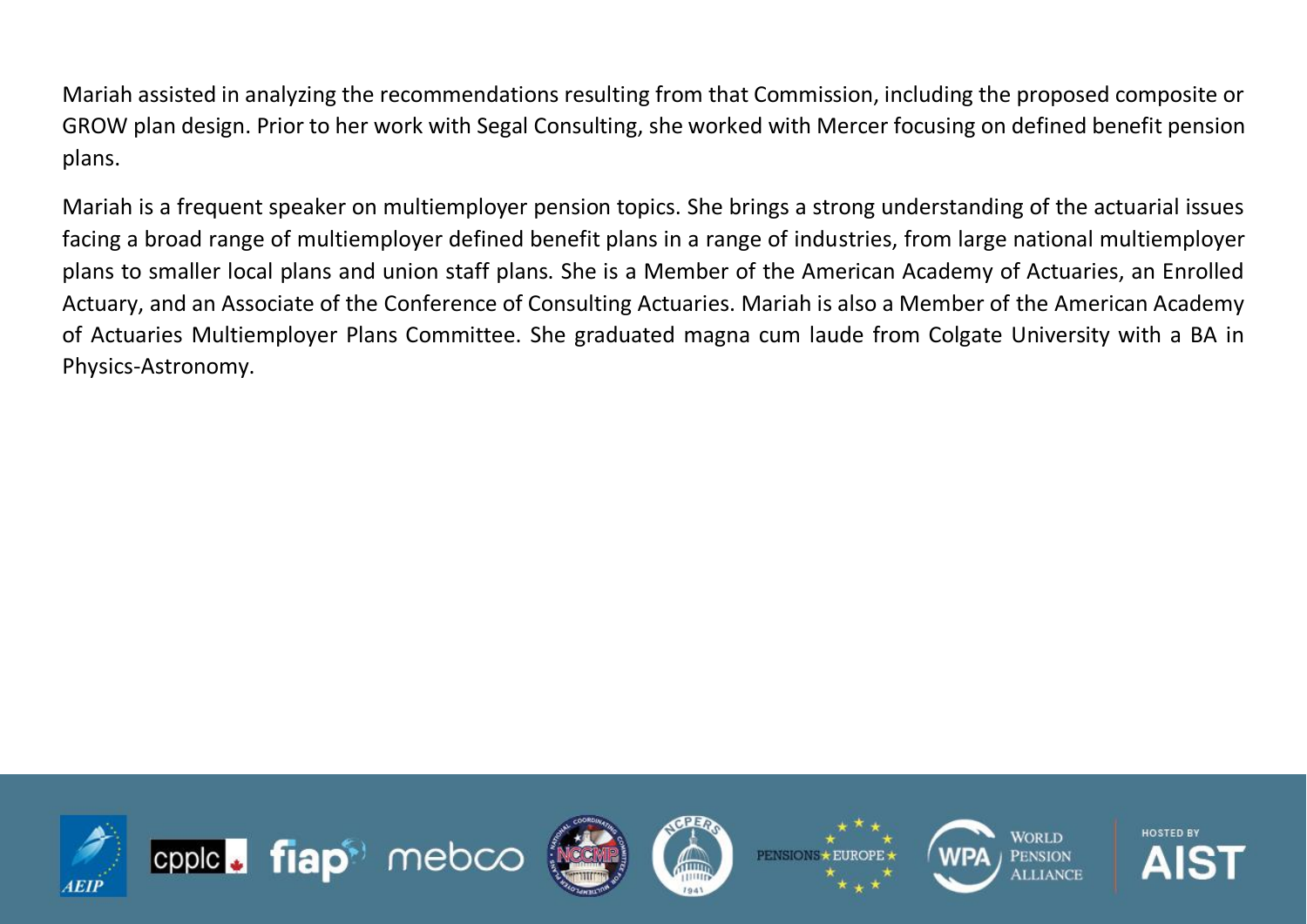#### **Thorsten Guthke, Head of European Office, SOKA-BAU**



Thorsten is Doctor in law, specialising in EU politics and legislation. Following studies in Germany and Italy, he started a career as solicitor. Since 2006, he is active in EU policy; first in industry, and later on in financial services.

He has held senior positions in sector associations, as head of legal department at the World Savings Banks Institute, and head of European affairs at the association of public banks.

Thorsten is used to work with international organisations, e.g. OECD and UN. He is experienced in strategic programming and managing teams. From a technical point of view, he has profound expertise in sustainable finance, and capital market regulation.

Currently, he is heading the EU office of SOKA-BAU, which he has built up in 2020. Thorsten is working closely with EU Institutions, with social partners and paritarian institutions.











**HOSTED BY**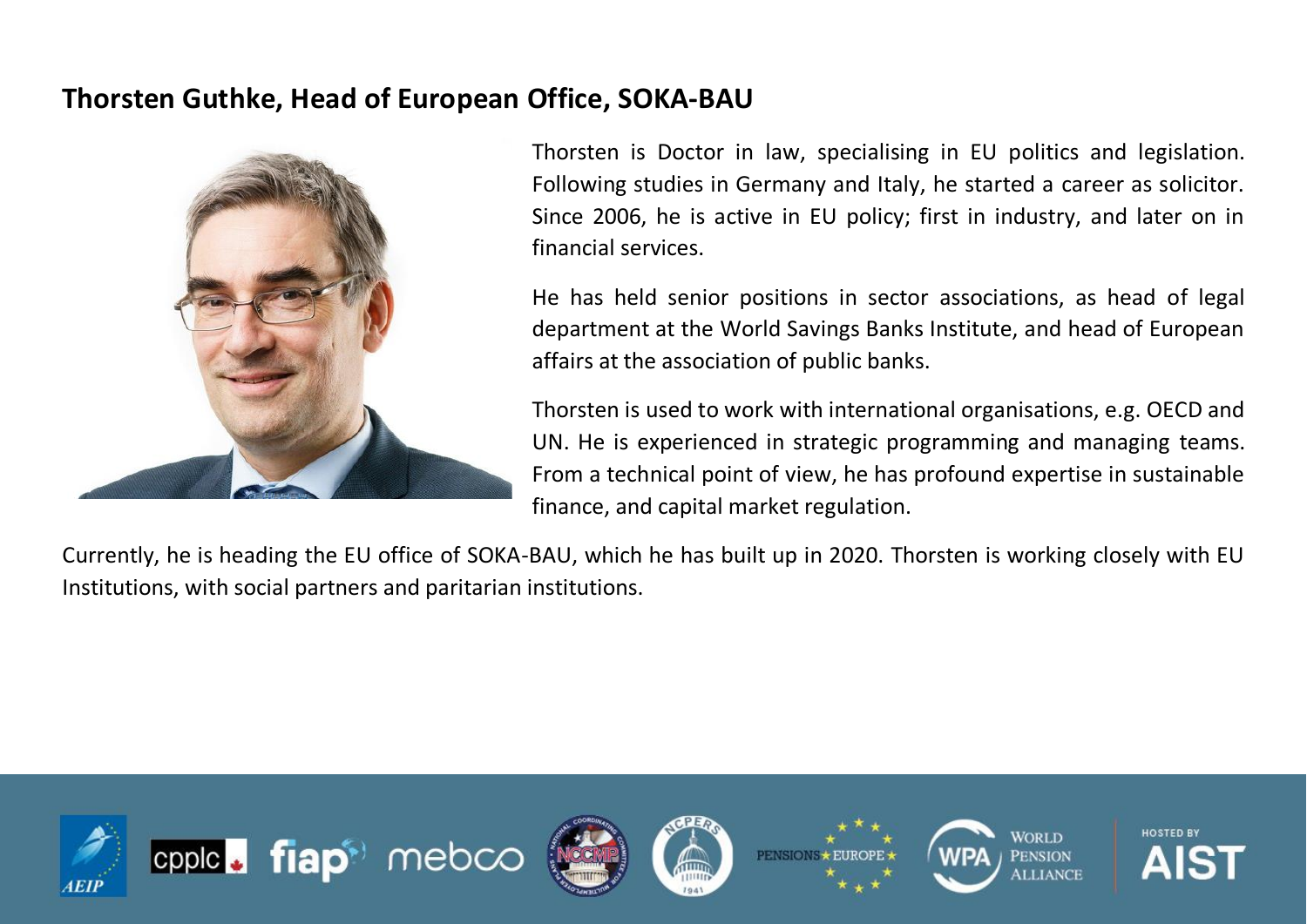#### **Shawn Haggerty, President Local 175**



Shawn Haggerty has been President of Local 175 of the United Food & Commercial Workers (UFCW) union since November 2007. The local represents more than 70,000 unionized workers across many sectors of the economy in Ontario. Since he became President, the Local Union has grown from about 50,000 to 70,000 through mergers and a consistent focus on organizing.

Shawn first gained exposure to Unions as a member of UFCW Local 416P while working as an electrician in the maintenance department at Robin Hood Multi-Foods in Port Colborne. He became the President of that Local and was also the Secretary-Treasurer for UFCW Local 617P until its merger with Local 175 in the year 2000.

Following the merger, Shawn worked as a Union Representative, and then became North West Regional Director in 2003. In 2005, he was appointed as an Executive Assistant, and in 2006, the Local 175 Executive Board elected Shawn to be Secretary-Treasurer. In the fall of 2007, he was elected President.In addition

to his responsibilities as President of UFCW Local 175 for the past 11 years, Shawn is also an UFCW International Vice President. Moreover, Shawn sits as a Trustee on several benefit plan boards and also serves on the Labour-Management Committee for the Ontario Ministry of Labour.

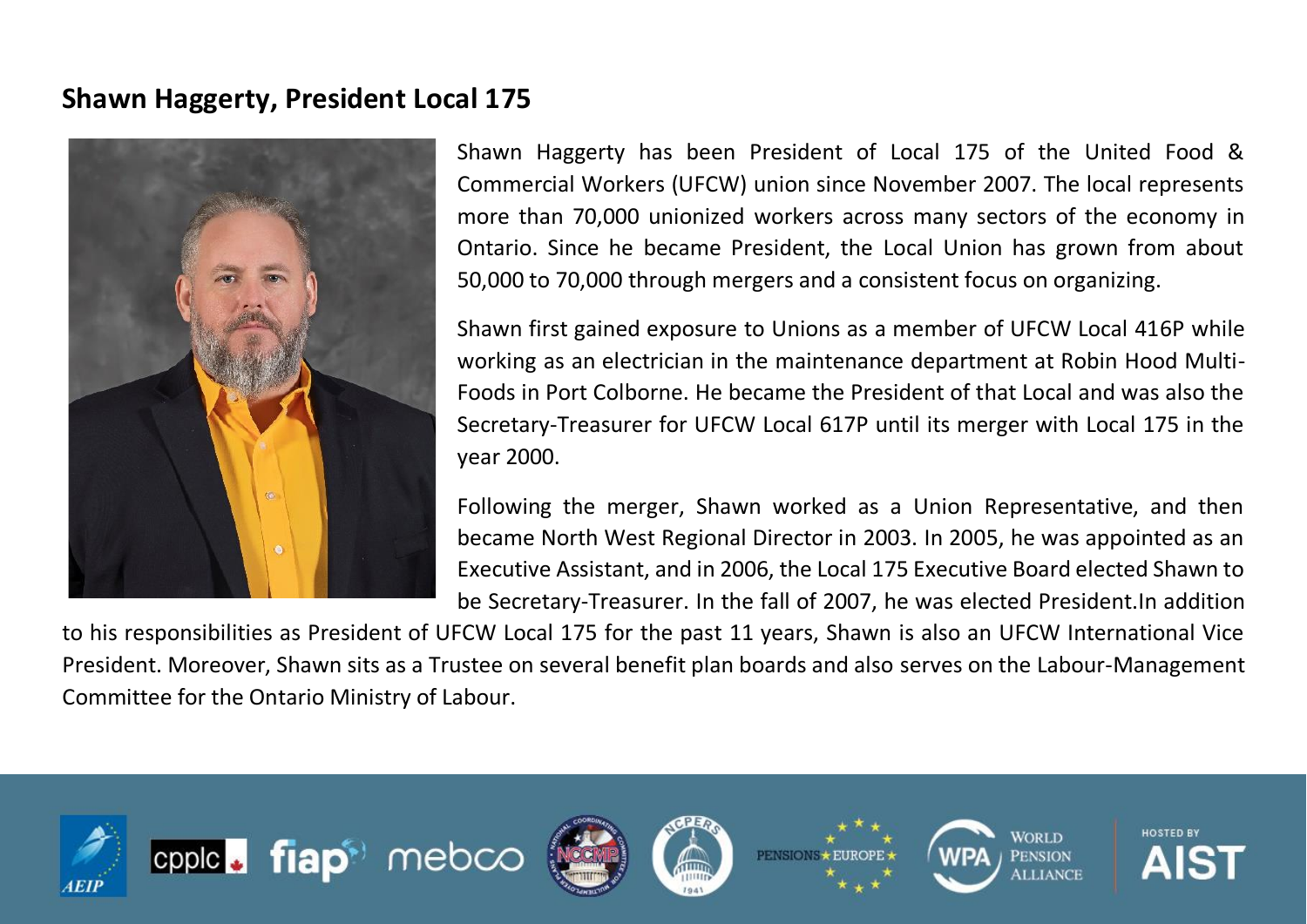#### **Daisy Pitkin, National Field Director, Starbucks Campaign, Workers United**



Daisy Pitkin has spent more than twenty years as a community and union organizer, working first in support of garment workers around the world, and then for US labor unions organizing with workers in industrial laundries, higher education, and food service.

She is the author of On the Line: A Story of Class, Solidarity, and Two Women's Epic Fight to Build a Union (Algonquin Books, 2022), and she now organizes with Workers United as the National Field Director of the Starbucks campaign.

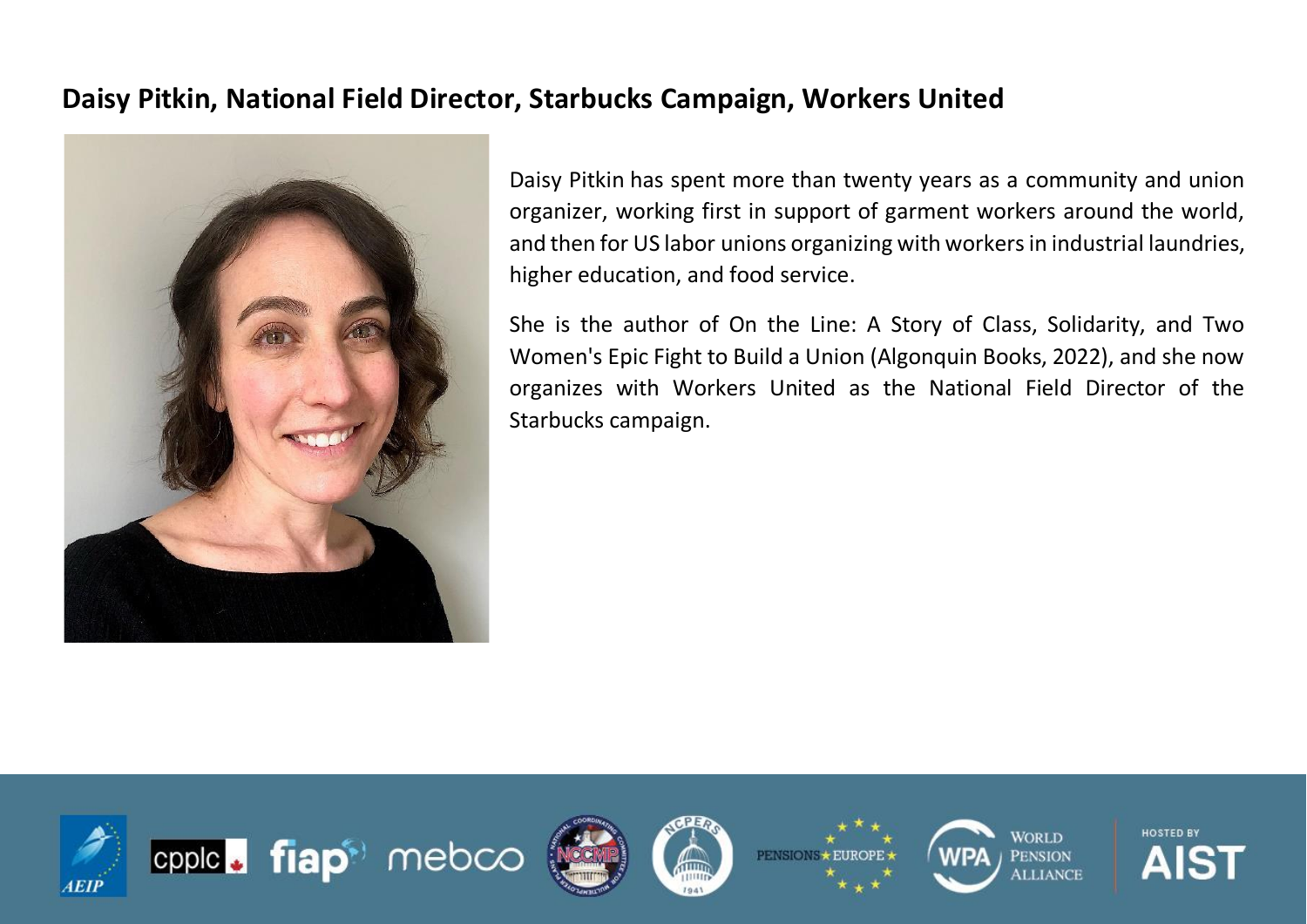### **CLOSING REMARKS**

#### **Michael D. Scott, Executive Director, NCCMP**



Michael D. Scott is the Executive Director for the National Coordinating Committee for Multiemployer Plans (NCCMP). He has broad investment banking, advisory and public policy experience from serving in senior positions in the U.S. Government and the private sector.

Prior to NCCMP, Mr. Scott ran his own advisory business where he advised clients on federal credit, infrastructure, federal budget issues, public-private solutions, legislation and regulations, as well as GSE and housing finance reform.

At U.S. Department of the Treasury, Mr. Scott was responsible for federal credit, federal and private sector restructurings, privatizations, infrastructure finance, and government financial policy.

Mr. Scott served as Senior Adviser to U.S. Securities and Exchange Commission (SEC) Chairman Chris Cox and Mary Schapiro during the financial market crisis. He was the senior SEC official responsible for the Chairman's role on the Financial Stability Oversight Board and the Federal Housing Finance Oversight Board.

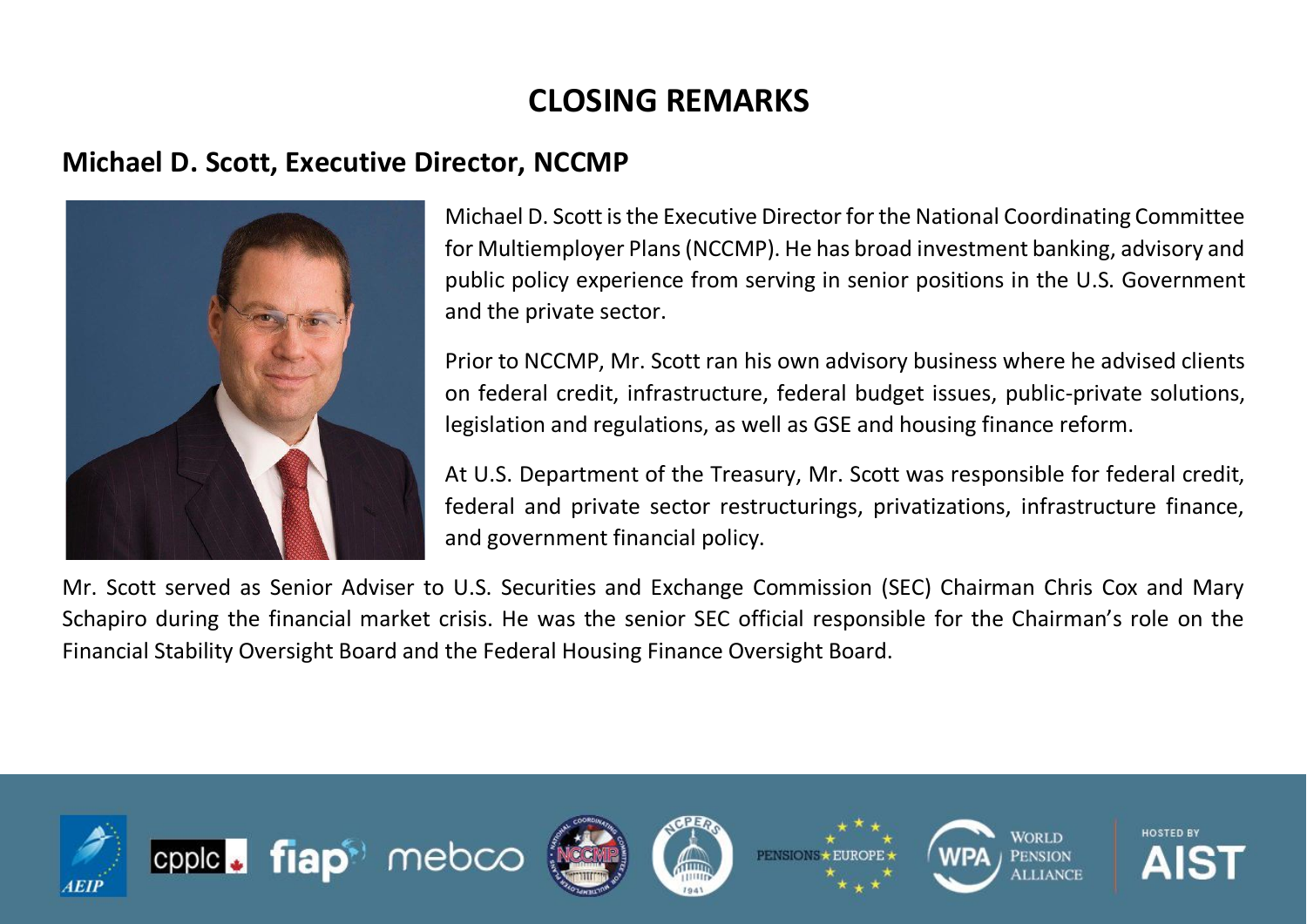In the private sector, Mr. Scott led the U.S. Government investment banking businesses at Banc of America Securities and Miller Buckfire & Co., LLC.

Mr. Scott is a member of the CFA Institute and the CFA Society North Carolina. He holds an MBA in finance from Boston College and a BSBA in finance from The Ohio State University.